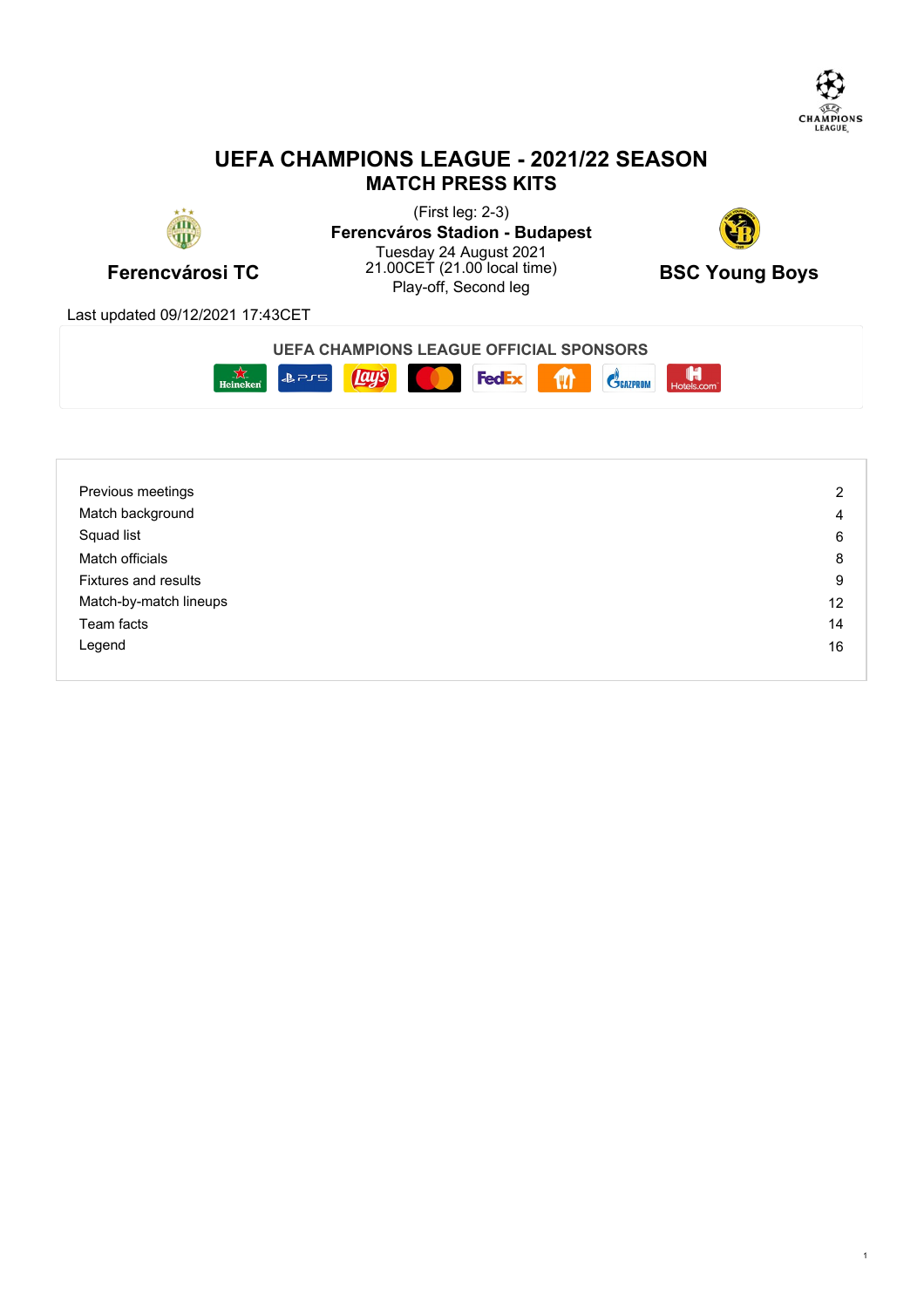# **Previous meetings**

# **Head to Head**

### **UEFA Champions League**

| <b>Date</b> | <b>Stage</b> | <b>Match</b>                            | Result  | Venue | <b>Goalscorers</b>                            |
|-------------|--------------|-----------------------------------------|---------|-------|-----------------------------------------------|
| 18/08/2021  | PO           | BSC Young Boys - Ferencvárosi<br>$\tau$ | $3 - 2$ | Berne | Elia 16, Sierro 40,<br>Garcia 65; Boli 14, 82 |

|                       | Home |  | Away |  |  | <b>Final</b> |  |  | <b>Total</b> |                                               |
|-----------------------|------|--|------|--|--|--------------|--|--|--------------|-----------------------------------------------|
|                       |      |  |      |  |  |              |  |  |              | PId W D L PId W D L PId W D L PId W D L GF GA |
| Ferencvárosi TC       |      |  |      |  |  |              |  |  |              | 0 0 0 0 0 1 0 0 1 0 0 0 0 0 1 0 0 1 2 3       |
| <b>BSC Young Boys</b> |      |  |      |  |  |              |  |  |              | 1 1 0 0 0 0 0 0 0 0 0 0 0 0 1 1 0 0 3 2       |

**Ferencvárosi TC - Record versus clubs from opponents' country**

#### **UEFA Cup**

| <b>Date</b> | <b>Stage</b> | <b>Match</b>                    | Result   | Venue           | <b>Goalscorers</b>              |
|-------------|--------------|---------------------------------|----------|-----------------|---------------------------------|
| 01/12/2004  | GS           | Ferencvárosi TC - FC Basel 1893 | ⊿ ∩<br>_ | <b>Budapest</b> | Rósa 22; Rossi 59,<br>Huggel 78 |

#### **UEFA Champions League**

| <b>Date</b> | <b>Stage</b> | Match                                               | <b>Result</b> | <b>Venue</b> | <b>Goalscorers</b>                                                                 |
|-------------|--------------|-----------------------------------------------------|---------------|--------------|------------------------------------------------------------------------------------|
| 22/11/1995  | GS           | Ferencvárosi TC - Grasshopper<br>Club Zürich        | $3 - 3$       | Budapest     | Albert 20, Lisztes 24,<br>Nyilas 85 (P); Subiat<br>21, Comisetti 47,<br>Ibrahim 64 |
| 13/09/1995  | <b>GS</b>    | Grasshopper Club Zürich -<br><b>Ferencvárosi TC</b> | $0 - 3$       | Zurich       | Lisztes 61, Ottó<br>Vincze 81, 90                                                  |

## **UEFA Cup**

| <b>Date</b> | Stage          | <b>Match</b>                | <b>Result</b>   | Venue           | <b>Goalscorers</b>     |
|-------------|----------------|-----------------------------|-----------------|-----------------|------------------------|
| 03/11/1982  | R2             | FC Zürich - Ferencvárosi TC | l-0<br>agg: 2-1 | Zurich          | Seiler 56              |
| 20/10/1982  | R <sub>2</sub> | Ferencvárosi TC - FC Zürich | 1-1             | <b>Budapest</b> | Szokolai 56; Seiler 18 |

# **BSC Young Boys - Record versus clubs from opponents' country**

## **UEFA Europa League**

| <b>Date</b> | <b>Stage</b> | <b>Match</b>                                    | <b>Result</b>       | <b>Venue</b> | <b>Goalscorers</b>                            |
|-------------|--------------|-------------------------------------------------|---------------------|--------------|-----------------------------------------------|
| 28/08/2014  | PO           | Debreceni VSC - BSC Young<br><b>Boys</b>        | $0 - 0$<br>agg: 1-3 | Debrecen     |                                               |
| 21/08/2014  | PO           | <b>BSC Young Boys - Debreceni</b><br><b>VSC</b> | $3 - 7$             | <b>Berne</b> | Nuzzolo 26, Steffen<br>67, Frey 87; Sidibé 39 |

### **UEFA Cup**

| <b>Date</b> | <b>Stage</b> | <b>Match</b>                             | <b>Result</b>       | <b>Venue</b> | <b>Goalscorers</b>                                       |
|-------------|--------------|------------------------------------------|---------------------|--------------|----------------------------------------------------------|
| 28/08/2008  | 2QR          | Debreceni VSC - BSC Young<br><b>Boys</b> | $2 - 3$<br>agg: 3-7 | Debrecen     | Oláh 42, Dudu 73;<br>Schneuwly 33,<br>Regazzoni 56, Yapi |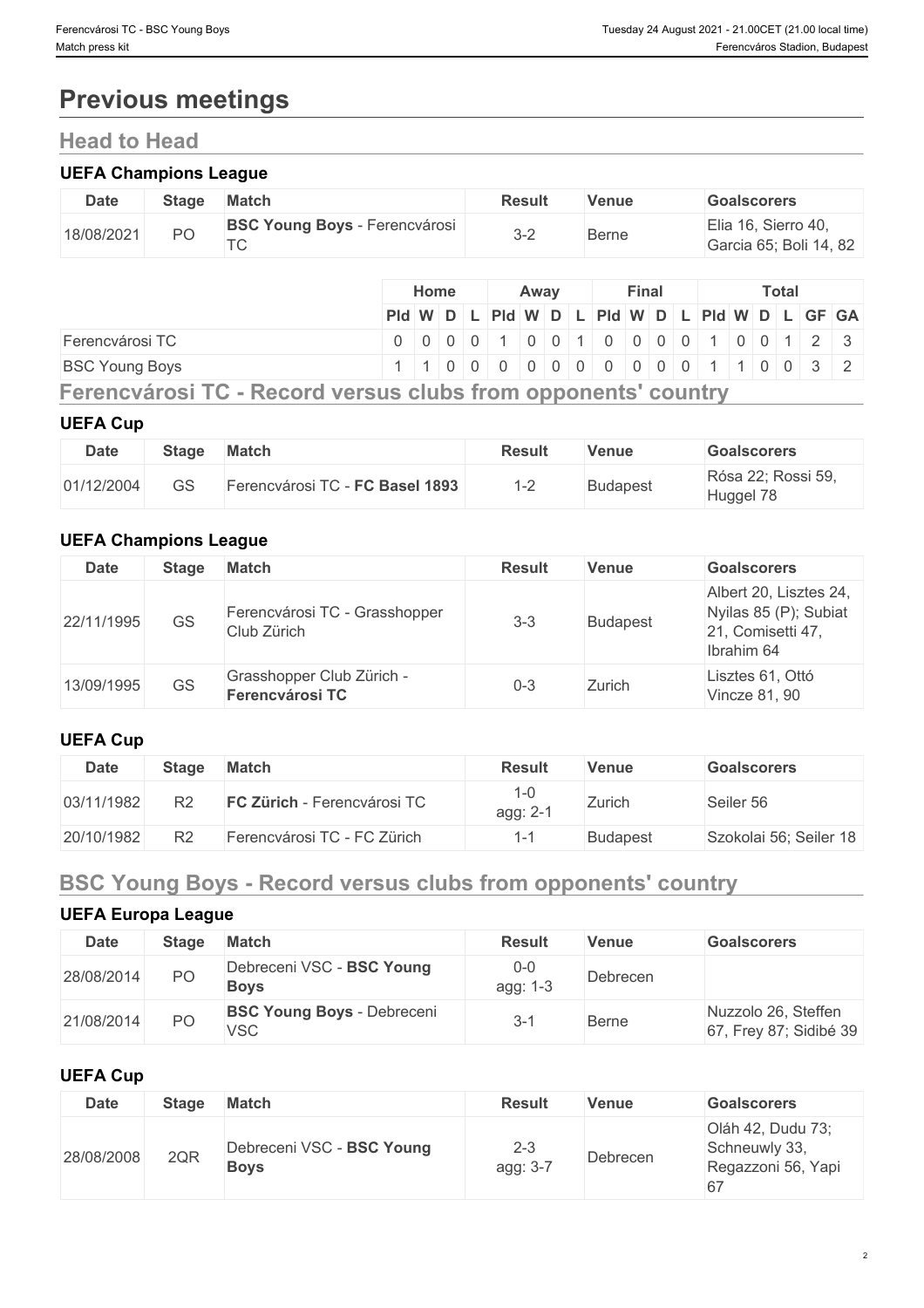### **UEFA Cup**

| $\cap$<br>14/08/2008<br>ZUR. | <b>BSC Young Boys</b><br>Debreceni<br><b>VSC</b> | . . | Berne | $\rightarrow$<br>Schneuwly 41, 77.<br>Regazzoni 68, 87;<br>Rudolf 17 |
|------------------------------|--------------------------------------------------|-----|-------|----------------------------------------------------------------------|
|------------------------------|--------------------------------------------------|-----|-------|----------------------------------------------------------------------|

# **European Champions Clubs' Cup**

| <b>Date</b> | <b>Stage</b>   | <b>Match</b>                                   | <b>Result</b>       | <b>Venue</b>    | <b>Goalscorers</b>                                              |
|-------------|----------------|------------------------------------------------|---------------------|-----------------|-----------------------------------------------------------------|
| 26/11/1958  | R <sub>1</sub> | <b>BSC Young Boys - MTK</b><br><b>Budapest</b> | $4 - 1$<br>agg: 6-2 | <b>Berne</b>    | Wechselberger 13,<br>60, Meier 40,<br>Allemann 81; Molnár<br>85 |
| 05/11/1958  | R1             | MTK Budapest - BSC Young<br><b>Boys</b>        | $1 - 2$             | <b>Budapest</b> | Molnár 66;<br>Wechselberger 64,<br>Zahnd 80                     |

# **European Champions Clubs' Cup**

| <b>Date</b> | <b>Stage</b>   | Match                     | <b>Result</b>       | <b>Venue</b> | <b>Goalscorers</b>             |
|-------------|----------------|---------------------------|---------------------|--------------|--------------------------------|
| 30/11/1957  | R <sub>1</sub> | Vasas FC - BSC Young Boys | $2 - 1$<br>agg: 3-2 | Budapest     | Csordás 8, 12;<br>Schneiter 89 |
| 20/11/1957  | R <sub>1</sub> | BSC Young Boys - Vasas FC |                     | Geneva       | Wechselberger 7;<br>Csordás 90 |

|                       |                                          | Home |                                         | Away | <b>Final</b> |  |  | <b>Total</b> |  |  |  |  |  |
|-----------------------|------------------------------------------|------|-----------------------------------------|------|--------------|--|--|--------------|--|--|--|--|--|
|                       | PId WDLPId WDLPId WDLPId WDLPId WDLGF GA |      |                                         |      |              |  |  |              |  |  |  |  |  |
| Ferencvárosi TC       | 3 0 2 1 3 1 0 2 0 0 0 0 6 1 2 3 10 10    |      |                                         |      |              |  |  |              |  |  |  |  |  |
| <b>BSC Young Boys</b> |                                          |      | 5 4 1 0 4 2 1 1 0 0 0 0 0 9 6 2 1 21 11 |      |              |  |  |              |  |  |  |  |  |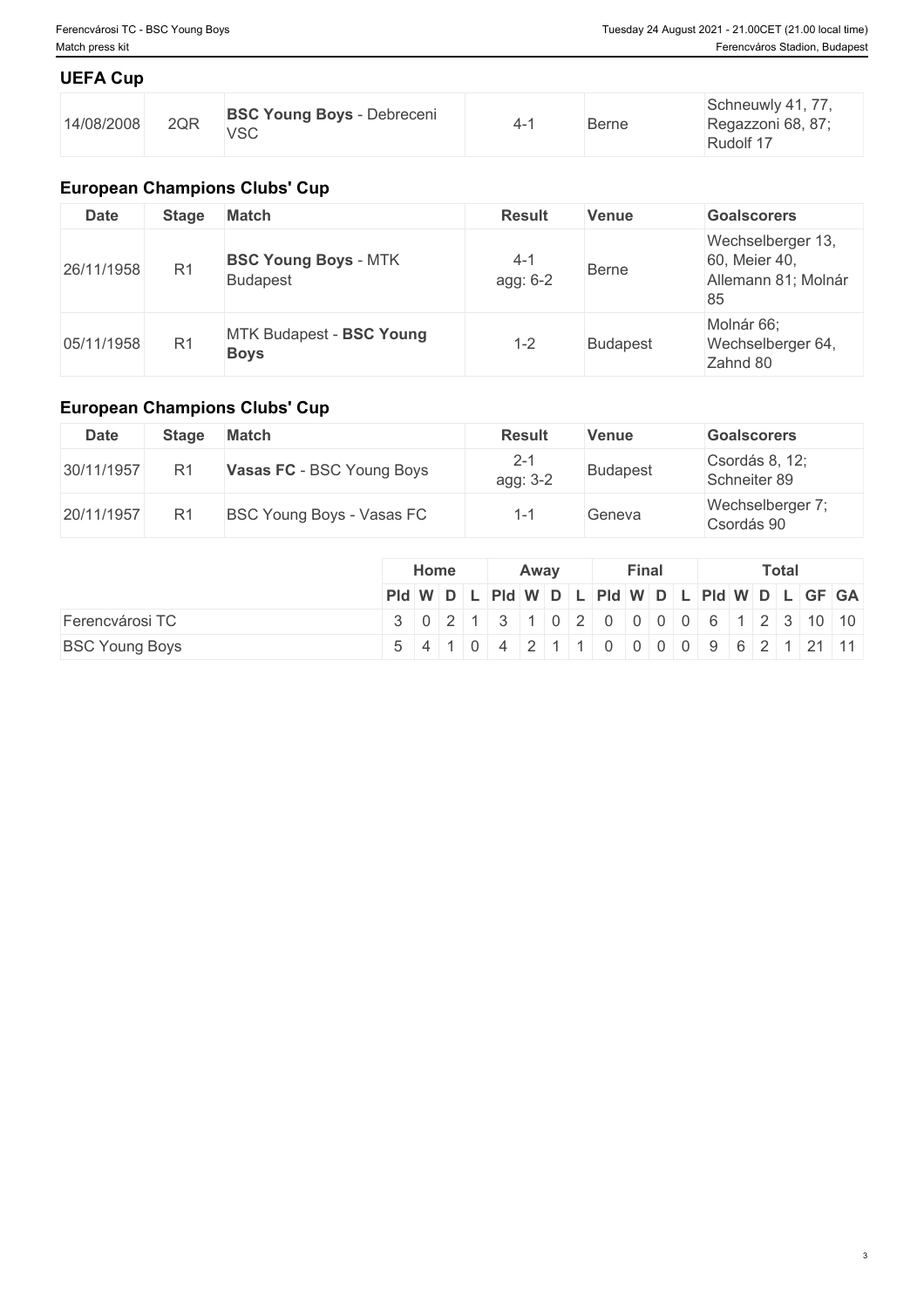# **Match background**

champions of Hungary and Switzerland vying for a place in the group stage.

Frencvárosi TC - BSC Young Boys<br>
Match press kit<br>
Ferencváros trail Young Boys 3-2 as their UEFA Champions League play-off concludes in Budapest with the<br>
champions of Hungary and Switzerland vying for a place in the group Franck Franck Boli TC - BSC Young Boys<br>
Forencyatos kit Forencyatos Stadion, Budapest<br> **Match background**<br>
Ferencyatos stadion, Budapest<br>
Ferencyatos stadion, Budapest<br>
- Franck Boli (14) struck first for the Hungarian sid Meschack Elia (16). Young Boys right-back Silvan Hefti was then shown a red card in conceding a penalty that Myrto Uzuni drilled against the post (27) before goals from Vincent Sierro (40) and Ulisses Garcia (65) put the home team in charge, only for Boli to leave the tie in the balance with the visitors' second eight minutes from time.

• Both teams have recently featured in the UEFA Champions League group stage; YB made their debut in 2018/19 while Ferencváros appeared for the second time, and the first in 25 years, last season.

• The first leg was the sides' first UEFA encounter, although each has plenty of experience against clubs from their opponents' country.

#### **Form guide Ferencváros**

• Having claimed their 32nd league title – and third in succession – in 2020/21, Ferencváros are looking to make their second successive appearance in the UEFA Champions League group stage.

• A side coached by Serhiy Rebrov made their first group appearance since 1995/96 last season, coming through four qualifying rounds to reach the group stage. They finished fourth in a section also featuring Juventus, Barcelona and Dynamo Kyiv, their sole point a 2-2 home draw against the Ukrainian club.

• Peter Stöger succeeded Rebrov as coach in the summer, the Ukrainian having won the Hungarian First League in each of his three seasons in charge.

• Ferencváros defeated Molde on away goals in the 2020/21 play-offs (3-3 a, 0-0 h), their first appearance at that stage of the UEFA Champions League. They also beat Sūduva of Lithuania in the 2019/20 UEFA Europa League play-offs (0-0 a, 4-2 h), their only other play-off tie in UEFA club competition.

• Ferencváros lost in UEFA Champions League qualifying five times between their two group appearances.

• Ferencváros have already played seven matches in this season's UEFA Champions League campaign, which began in the first qualifying round. They eased past Prishtina of Kosovo (3-0 h, 3-1 a) and Žalgiris of Lithuania (2-0 h, 3-1 a) before a 2-0 first-leg win at home to Sparta Praha set up a 2-1 aggregate success in the third qualifying round.

• The Budapest club have therefore won their last three home Europan matches without conceding, scoring seven goals themselves.

• Ferencváros have managed only one win in their six fixtures against Swiss clubs (D2 L3); at home their record is D2 L1, the defeat having come in the most recent encounter, against Basel in the 2004/05 UEFA Cup group stage (1-2). Their only previous knockout tie against Swiss opposition was a 2-1 aggregate loss to Zürich in the 1982/83 UEFA Cup second round (1-1 h, 0-1 a).

• No Hungarian club has ever featured in successive UEFA Champions League group stages; Ferencváros's 2020/21 appearance was the country's first since Debrecen in 2009/10.

• Ferencváros have lost on aggregate in 18 of the 21 UEFA competition ties in which they were beaten away in the first leg, most recently against Rijeka in the 2014/15 UEFA Europa League second qualifying round (0-1 a, 1-2 h). Their only success in the last 15 instances was on penalties against CSKA Moskva in the first round of the 1994/95 UEFA Cup Winners' Cup (1-2 a, 2-1 h). Their sole previous 3-2 away first-leg defeat, against Werder Bremen in the 1991/92 European Cup Winners' Cup second round, was followed by a 1-0 home loss. • A acis coated by Seriny Rethormation and the inter group appearance since 8190568 last four Amplitudes (Suite Theorem Give) four states four systems (Suite The last four seasons) of Dynamic Rethormation (Suite The Poissi

• Ferencváros's record in six penalty shoot-outs in UEFA competition is W3 L3, the defeats having all come in the last three:

5-4 v Željezničar, 1971/72 UEFA Cup quarter-final

7-6 v CSKA Moskva, 1994/95 UEFA Cup Winners' Cup first round

4-3 v Helsingborg, 1997/98 UEFA Cup second qualifying round

4-5 v Hajduk Split, 2001/02 UEFA Champions League second qualifying round

2-3 v Copenhagen, 2003/04 UEFA Cup first round

1-3 v Partizani, 2016/17 UEFA Champions League second qualifying round

#### **Young Boys**

Champions League qualifying for only the second time. In 2018/19, Gerardo Seoane's side beat Dinamo Zagreb in the play-offs, winning 2-1 in the second leg in Croatia to complete a 3-2 aggregate triumph.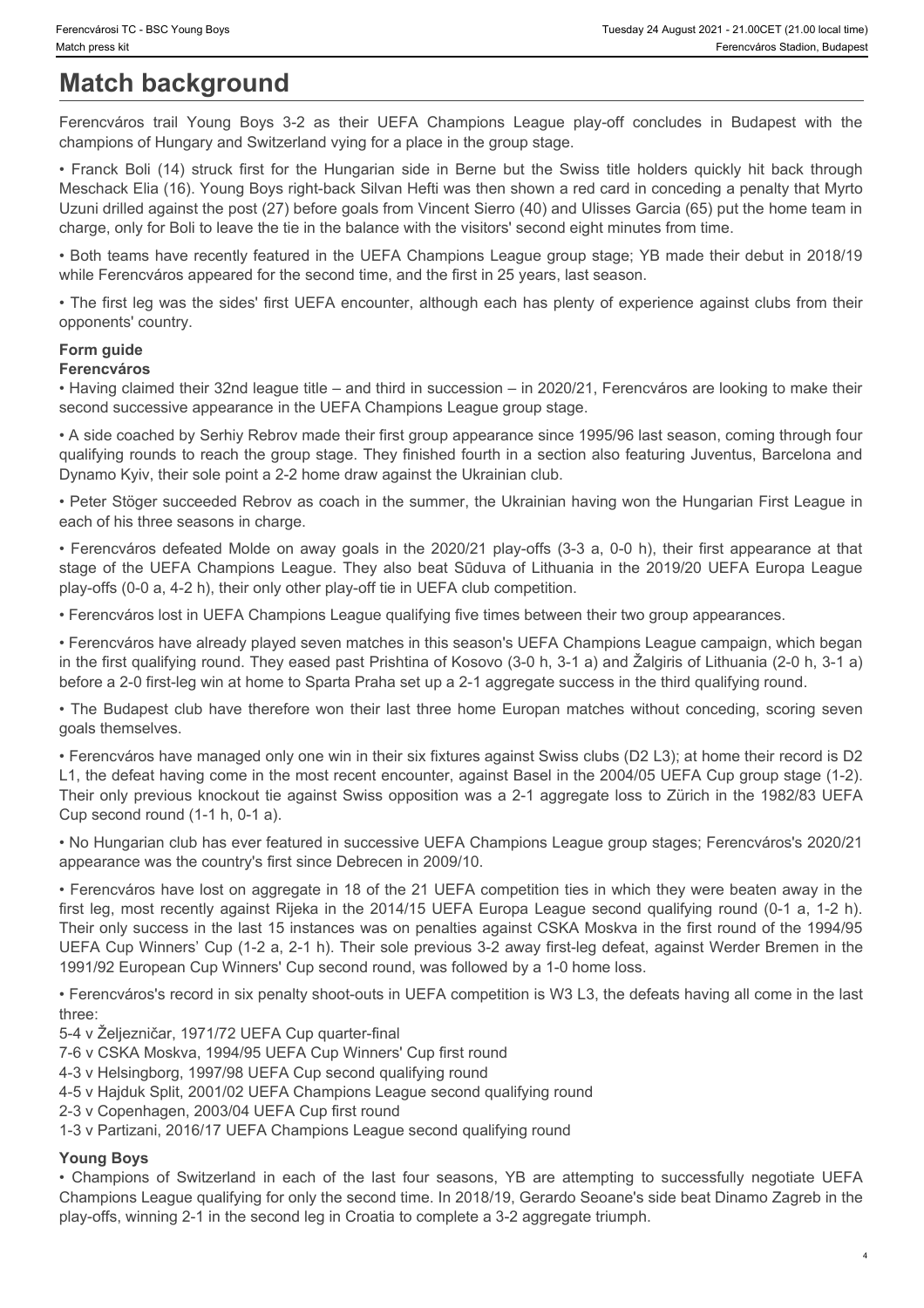• That was Young Boys' only play-off success in five attempts – they fell at this stage in 2010/11 against Tottenham (3-6 aggregate), 2016/17 against Borussia Mönchengladbach (2-9 agg), 2017/18 against CSKA Moskva (0-3 agg) and 2019/20 against Crvena zvezda (3-3 agg, lost on away goals). This season is their ninth UEFA Champions League campaign. Fremovinsi TC - BSC Young Boys<br>
Tuesday 24 August 2021 - 21 000ET (21.00 local time)<br>
• That was Young Boys' only play-off success in five attempts – they fell at this stage in 2010/11 against Totenham<br>
• That Swass (3-3

• In the 2018/19 group stage, the Berne club finished bottom of a section involving Juventus, Manchester United and Valencia – although they did claim their first win in the UEFA Champions League proper against the Bianconeri on Matchday 6, winning 2-1 at home.

• YB's 2020/21 UEFA Champions League campaign lasted only two matches; they beat KÍ of the Faroe Islands 3-1 at home in the second qualifying round but then lost 3-0 at Danish side Midtjylland.

finishing second behind Roma in Group A. They got the better of Bayer Leverkusen in the round of 32 (4-3 h, 2-0 a) before bowing out against Ajax in the last 16 (0-3 a, 0-2 h).

winning all three at home. They eliminated Slovan Bratislava in the second qualifying round (0-0 a, 3-2 h) and CFR Cluj in the third (1-1 a, 3-1 h) before their first-leg win in this tie.

• With Seoane having departed for Leverkusen in the summer after three years in charge, David Wagner took over as Young Boys coach on 1 July.

• Tuesday 84 August 2021-22 solocal times interest in the Test also also also also also also the Colocal time<br>
• That was Young Boys' only play-off success in five altempts – they fell at this stage in 2010111 against Tot • Young Boys have now won six of their nine games against Hungarian clubs, most recently before this tie defeating Tuesday 32 882Young lays<br>
The was all the 2014/15 Uest of the 2014/15 Uest of the 2014/16 Uest of the 2014/16 Uest of the 2014/16 Uest of the 2014/18 Uest of the 2014/18 Uest of the 2014/18 Uest of the 2014/18 Uest of the unbeaten away to Hungarian teams, since a 2-1 defeat in Budapest against Vasas in the 1957/58 European Cup first round second leg (2-3 aggregate). That is YB's only defeat by Hungarian opponents, making their overall record in knockout ties W3 L1.

• YB have won six of their last seven games against Hungarian sides, although the goalless second-leg draw against Debrecen in 2014 is their only clean sheet in those fixtures.

• There have been ten previous UEFA ties in which Young Boys won the first leg at home. They were eliminated on four of the first five occasions, all after having one-goal leads overturned, the exception against Hungarian opposition as they beat Debrecen in the 2008/09 UEFA Cup second qualifying round (4-1 h, 3-2 a), but have won the last five such ties, most recently ousting Leverkusen in last season's UEFA Europa League round of 32. Their sole previous 3- Xevexical 32. 186/ Yound Boyd only play-off success in five attempts - they fell at this stage in 2010/11 spainst Tottenham in the UEFA Champions League 2010/11 spainst Champions League 2010/11; the UEFA Champions League away.

• Young Boys' record in two UEFA penalty shoot-outs is W2 L0:

4-1 v Zimbru Chisinau, 2012/13 UEFA Europa League second qualifying round

4-2 v Shakhtar Donetsk, 2016/17 UEFA Champions League third qualifying round

#### **Links and trivia**

• Ferencváros midfielder Bálint Vécsei played for Swiss side Lugano between 2016 and 2020, when he joined the Hungarian club. His record in eight games against Young Boys was D3 L5.

• Stöger's 65th and final international appearance for Austria was in a 4-2 friendly win against Switzerland in St Gallen on 10 March 1999. His first cap had also come against Switzerland – a 2-1 defeat in Monaco on 5 February 1988.

• Neither Ferencváros nor Young Boys were in domestic action at the weekend.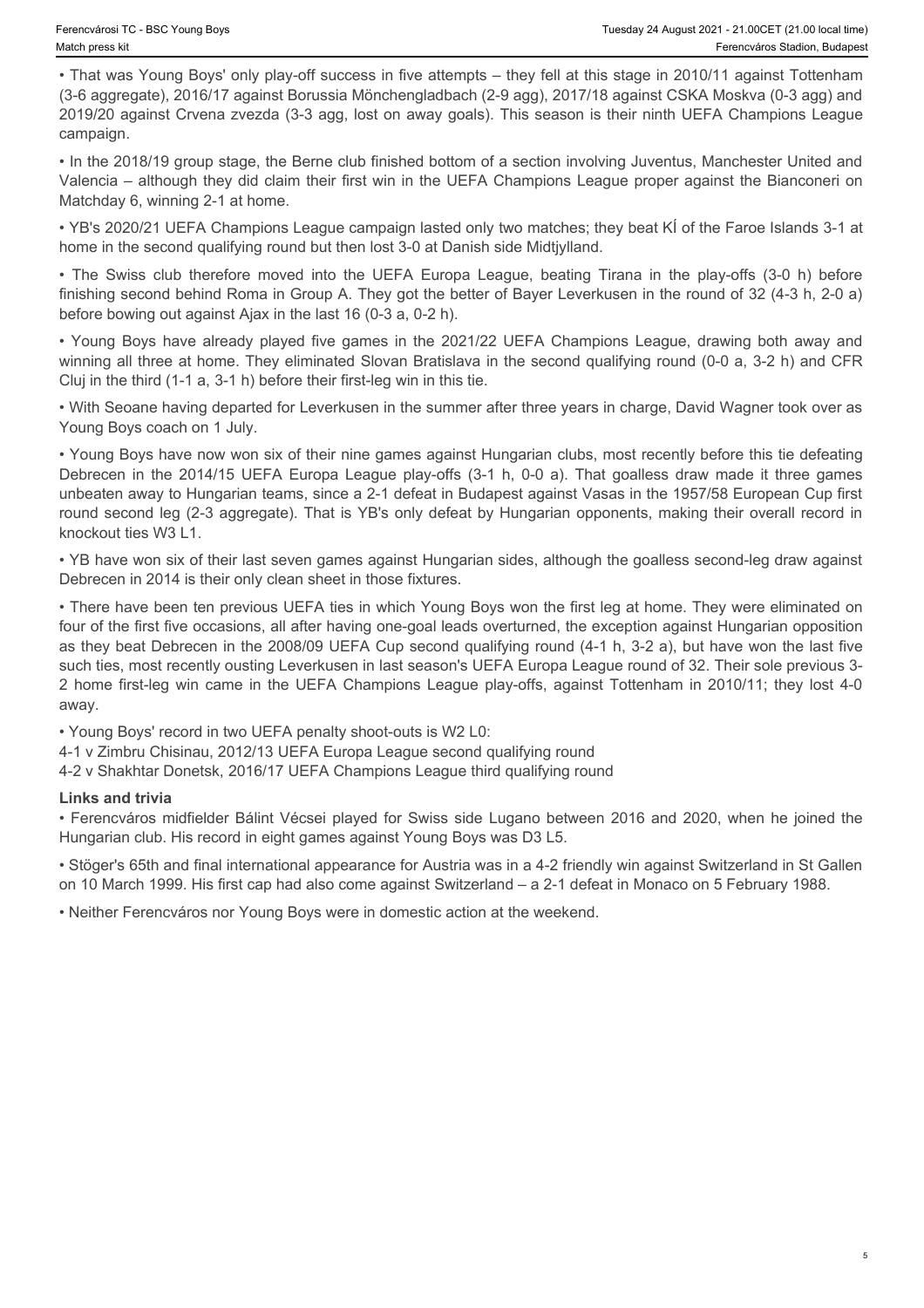#### Ferencvárosi TC - BSC Young Boys Tuesday 24 August 2021 - 21.00CET (21.00 local time) Match press kit Ferencváros Stadion, Budapest

# **Squad list**

# **Ferencvárosi TC**

|       |                            |      |                                            |                                               |                          |                                                                                   |              |                          | <b>Current season</b>    |                          |                |                          |                          | <b>All-time</b> |                                                                                                                           |
|-------|----------------------------|------|--------------------------------------------|-----------------------------------------------|--------------------------|-----------------------------------------------------------------------------------|--------------|--------------------------|--------------------------|--------------------------|----------------|--------------------------|--------------------------|-----------------|---------------------------------------------------------------------------------------------------------------------------|
|       |                            |      |                                            |                                               |                          |                                                                                   | <b>UCLQ</b>  |                          | UCL League               |                          |                |                          | UCL                      |                 | <b>UEFA</b>                                                                                                               |
|       | No. Player                 | Nat. | <b>DoB</b>                                 | Age D Pid Gis Pid Gis Pid Gis Pid Gis Pid Gis |                          |                                                                                   |              |                          |                          |                          |                |                          |                          |                 |                                                                                                                           |
|       | <b>Goalkeepers</b>         |      |                                            |                                               |                          |                                                                                   |              |                          |                          |                          |                |                          |                          |                 |                                                                                                                           |
|       | 1 Ádám Bogdán              |      | HUN 27/09/1987 33                          |                                               |                          | $\sim$                                                                            | $\sim$       | $\overline{\phantom{a}}$ |                          |                          |                |                          |                          | 5               |                                                                                                                           |
|       | 42 Ádám Varga              |      | HUN 12/02/1999 22                          |                                               |                          |                                                                                   | $\sim$       | $\sim$                   |                          |                          |                | $\sim$                   |                          |                 |                                                                                                                           |
|       | 61 Szabolcs Mergl          |      | HUN 17/02/2004 17                          |                                               |                          | $\overline{\phantom{a}}$                                                          | $\sim$       | $\overline{\phantom{a}}$ |                          |                          |                |                          |                          |                 |                                                                                                                           |
|       | 71 Levente Öri             |      | HUN 29/04/2003 18                          |                                               |                          | $\overline{\phantom{a}}$                                                          | $\sim$       | $\sim$                   |                          | $\overline{\phantom{a}}$ | $\sim$         | $\overline{\phantom{a}}$ | $\overline{\phantom{a}}$ | $-1$            |                                                                                                                           |
|       | 90 Dénes Dibusz            |      | HUN 16/11/1990 30                          |                                               |                          | $7\overline{ }$                                                                   | $\sim$       | $\sim$                   |                          | $\blacktriangleleft$     |                | 6                        | $\sim$                   | 48 -            |                                                                                                                           |
|       | <b>Defenders</b>           |      |                                            |                                               |                          |                                                                                   |              |                          |                          |                          |                |                          |                          |                 |                                                                                                                           |
|       | 3 Samy Mmaee               |      | BEL 08/09/1996 24                          |                                               |                          | 5                                                                                 |              |                          |                          |                          |                |                          |                          | 5               |                                                                                                                           |
|       | 15 Adnan Kovačević         |      | BIH 09/09/1993 27                          |                                               |                          | 3                                                                                 | $\sim$       | $\sim$                   | $\sim$                   | $\blacktriangleleft$     | $\sim$         | $\overline{2}$           | $\sim$                   | $13 -$          |                                                                                                                           |
|       | 17 Eldar Ćivić             |      | BIH 28/05/1996 25                          |                                               |                          | 5                                                                                 |              | $\overline{\phantom{a}}$ |                          |                          |                | -1                       | $\overline{\phantom{a}}$ | $18 -$          |                                                                                                                           |
|       | 21 Endre Botka             |      | HUN 25/08/1994 26                          |                                               | $\overline{\phantom{a}}$ | 3                                                                                 |              | $\overline{\phantom{a}}$ |                          | -1                       |                | 6                        | $\sim$                   | $22 \mid 1$     |                                                                                                                           |
|       | 25 Miha Blažič             |      | SVN 08/05/1993 28                          |                                               | $\overline{\phantom{a}}$ | $\overline{7}$                                                                    | $\mathbf{1}$ | $\sim$                   |                          | $\overline{2}$           | $\sim$         | 6                        | $\sim$                   | 51              | $\vert$ 1                                                                                                                 |
|       | 31 Henry Wingo             |      | USA 04/10/1995 25                          |                                               |                          | 7                                                                                 | $\sim$       | $\overline{\phantom{a}}$ | $\overline{\phantom{a}}$ | $\overline{2}$           | $\sim$         | $\sim$                   | $\sim$                   | $15 -$          |                                                                                                                           |
|       | 53 Dominik Csontos         |      | HUN 08/11/2002 18                          |                                               | $\sim$                   | $\overline{1}$                                                                    | $\sim$       | $\sim$                   |                          | $\overline{2}$           | $\sim$         | $\sim$                   | $\overline{\phantom{a}}$ |                 | $1 -$                                                                                                                     |
|       | 56 Márk Könczey            |      | HUN 30/01/2000 21                          |                                               | $\sim$                   | $\sim$                                                                            | $\mathbf{r}$ | $\sim$                   | $\sim$                   | $\sim$                   | $\sim$         | $\sim$                   | $\sim$                   |                 |                                                                                                                           |
|       | 58 Kristóf Vida            |      | HUN 10/11/2001 19                          |                                               |                          |                                                                                   | $\sim$       | $\overline{\phantom{a}}$ |                          |                          |                | $\overline{\phantom{a}}$ |                          |                 |                                                                                                                           |
|       | <b>Midfielders</b>         |      |                                            |                                               |                          |                                                                                   |              |                          |                          |                          |                |                          |                          |                 |                                                                                                                           |
|       | 7 Somália                  |      | BRA 28/09/1988 32                          |                                               |                          | 6                                                                                 |              |                          |                          |                          |                | 6                        |                          | $25 -$          |                                                                                                                           |
|       | 11 Oleksandr Zubkov        |      | UKR 03/08/1996 25                          |                                               |                          | 6                                                                                 | $\sim$       | $\sim$                   |                          | $\overline{2}$           |                | 6                        | $\sim$                   | 28              | $\overline{1}$                                                                                                            |
|       | 14 Ihor Kharatin           |      | UKR 02/02/1995 26                          |                                               |                          | $\overline{7}$                                                                    |              | $\sim$                   | $\overline{\phantom{a}}$ | $\blacktriangleleft$     | $\sim$         | 5                        | 1                        |                 | 45 5                                                                                                                      |
|       | 16 Kristoffer Zachariassen |      | NOR 27/01/1994 27                          |                                               | $\overline{\phantom{a}}$ | $\overline{4}$                                                                    | $\sim$       | $\sim$                   |                          |                          | $\sim$         | $\sim$                   | $\overline{\phantom{a}}$ | 21              | -4                                                                                                                        |
|       | 19 Bálint Vécsei           |      | HUN 13/07/1993 28                          |                                               |                          | $\overline{4}$                                                                    | $\sim$       | $\sim$                   | $\overline{\phantom{a}}$ | $\mathbf{1}$             | $\sim$         | $\sim$                   | $\sim$                   | $14 \quad 1$    |                                                                                                                           |
|       | 44 Stjepan Lončar          |      | BIH 10/11/1996 24                          |                                               | $\overline{\phantom{a}}$ | $\overline{1}$                                                                    | $\sim$       | $\sim$                   | $\overline{\phantom{a}}$ | $\overline{2}$           | $\sim$         | $\sim$                   | $\sim$                   | $17 \quad 2$    |                                                                                                                           |
|       | 55 Balázs Vogyicska        |      | HUN 27/02/2003 18                          |                                               |                          | $\overline{\phantom{a}}$                                                          |              | $\overline{\phantom{a}}$ |                          |                          |                | $\overline{\phantom{a}}$ |                          |                 | $\frac{1}{2} \left( \frac{1}{2} \right) \left( \frac{1}{2} \right) \left( \frac{1}{2} \right) \left( \frac{1}{2} \right)$ |
|       | 57 Niccolo Mazzonetto      |      | HUN 28/11/2001 19                          |                                               |                          | $\sim$                                                                            | $\sim$       | $\sim$                   | $\sim$                   | $\blacksquare$           | $\sim$         | $\sim$                   | $\sim$                   |                 | $-1$                                                                                                                      |
|       | 77 Myrto Uzuni             |      | ALB 31/05/1995 26                          |                                               |                          |                                                                                   |              | $4 -$                    |                          |                          |                |                          | $\pm$ 1 $\pm$            |                 | $20 \mid 8$                                                                                                               |
|       |                            |      |                                            |                                               |                          | $-71$                                                                             |              |                          | $\sim$                   | $\overline{2}$           | $-1$           | 4                        |                          |                 |                                                                                                                           |
|       | 93 Aïssa Laïdouni          |      | FRA 13/12/1996 24                          |                                               |                          | $-3$ $ -$                                                                         |              |                          | $\mathbf{r}$             | $\overline{2}$           | $\sim$         |                          | $5 - 11 -$               |                 |                                                                                                                           |
|       | <b>Forwards</b>            |      |                                            |                                               |                          |                                                                                   |              |                          |                          |                          |                |                          |                          |                 |                                                                                                                           |
|       | 8 Ryan Mmaee               |      | BEL 01/11/1997 23                          |                                               |                          |                                                                                   |              |                          | $-$ 7 3 - - 1 1          |                          |                |                          |                          |                 | 7 3                                                                                                                       |
|       | 20 Róbert Mak              |      | SVK 08/03/1991 30                          |                                               |                          | $-15$                                                                             |              | $1 -$                    | $\sim$                   | $\overline{2}$           | $\overline{1}$ |                          | $7 -$                    |                 | 53 17                                                                                                                     |
|       | 22 Roko Baturina           |      | $CRO$ 20/06/2000 21 - 1 -                  |                                               |                          |                                                                                   |              |                          | $\sim$                   | $\sim$                   | $\sim$         | $2$ -                    |                          |                 | $3 -$                                                                                                                     |
|       | 52 Damir Redzic            |      | HUN 23/03/2003 18                          |                                               |                          |                                                                                   |              |                          |                          |                          |                |                          |                          |                 | $1 -$                                                                                                                     |
|       | 54 Dániel Pintér           |      | HUN 22/05/2002 19                          |                                               |                          | $\frac{1}{2} \left( \frac{1}{2} \right) \left( \frac{1}{2} \right) = \frac{1}{2}$ | $\sim$       | $\sim$                   |                          |                          |                |                          |                          |                 | $ -$                                                                                                                      |
|       | 69 Regő Szánthó            |      | HUN 22/11/2000 20                          |                                               |                          | $-1 - -$                                                                          |              |                          | $\sim$                   | $\mathbf{1}$             | $\sim$         | $\sim$                   | $\sim$                   |                 | $1 -$                                                                                                                     |
|       | 70 Franck Boli             |      | $CIV$ 07/12/1993 27 - 3 2 -                |                                               |                          |                                                                                   |              |                          | $\sim$                   | $\overline{2}$           | $\frac{1}{2}$  |                          | $5 \quad 2$              | $22 \mid 6$     |                                                                                                                           |
| Coach |                            |      |                                            |                                               |                          |                                                                                   |              |                          |                          |                          |                |                          |                          |                 |                                                                                                                           |
|       | Peter Stöger               |      | AUT 11/04/1966 55 - 7 - - - - - - - - 16 - |                                               |                          |                                                                                   |              |                          |                          |                          |                |                          |                          |                 |                                                                                                                           |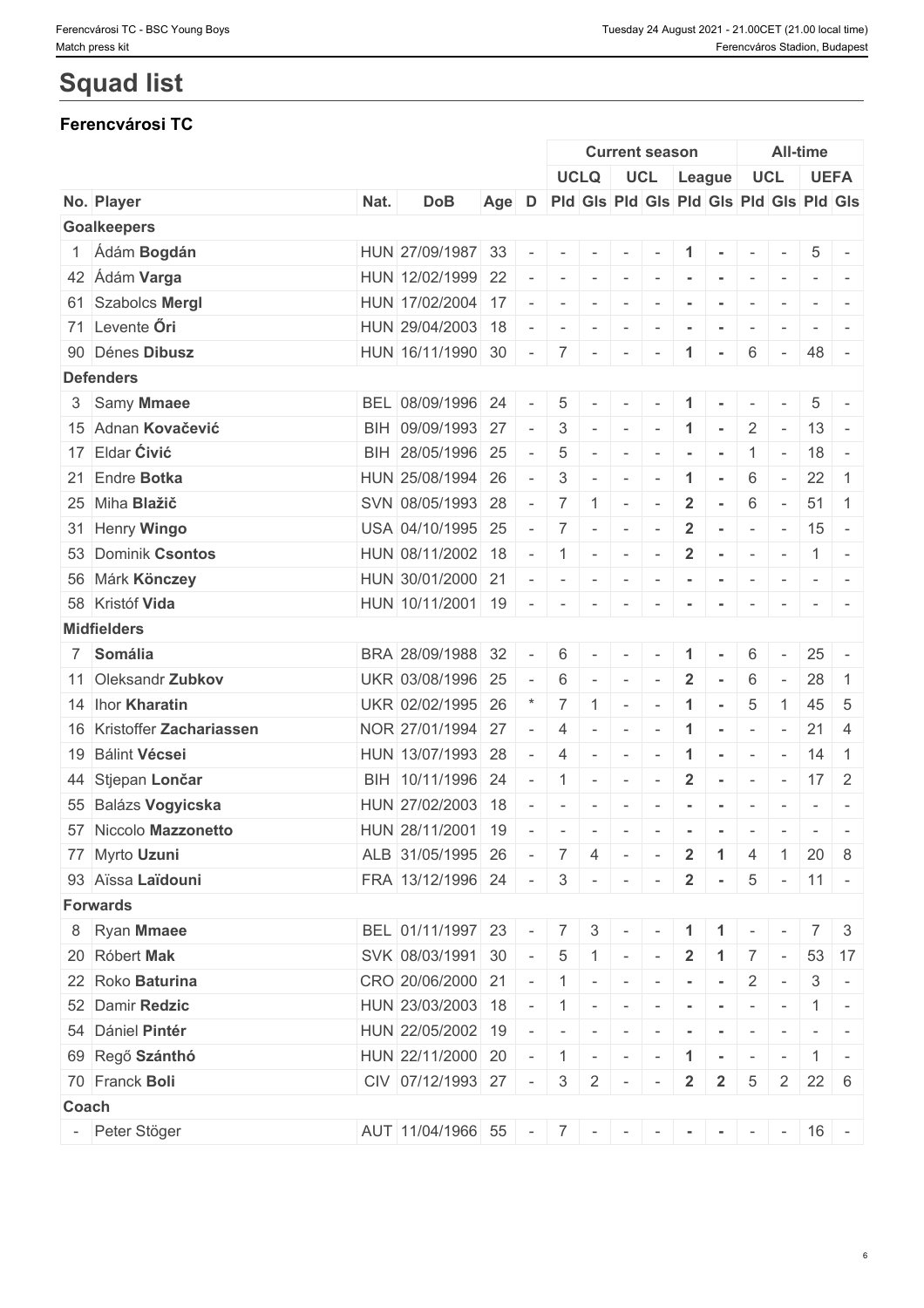## **BSC Young Boys**

|       |                        |      |                       |       |                          |                          |                          |                          | <b>Current season</b>                                                           |                         |                                                                                                                                                                                                        |                          |                          | <b>All-time</b>                                                                                                                                                                                                                                                                                                                                                                                                                                                                        |                                                                                                              |
|-------|------------------------|------|-----------------------|-------|--------------------------|--------------------------|--------------------------|--------------------------|---------------------------------------------------------------------------------|-------------------------|--------------------------------------------------------------------------------------------------------------------------------------------------------------------------------------------------------|--------------------------|--------------------------|----------------------------------------------------------------------------------------------------------------------------------------------------------------------------------------------------------------------------------------------------------------------------------------------------------------------------------------------------------------------------------------------------------------------------------------------------------------------------------------|--------------------------------------------------------------------------------------------------------------|
|       |                        |      |                       |       |                          |                          | <b>UCLQ</b>              |                          | UCL League                                                                      |                         |                                                                                                                                                                                                        |                          | <b>UCL</b>               |                                                                                                                                                                                                                                                                                                                                                                                                                                                                                        | <b>UEFA</b>                                                                                                  |
|       | No. Player             | Nat. | <b>DoB</b>            | Age D |                          |                          |                          |                          | Pid Gis Pid Gis Pid Gis Pid Gis Pid Gis                                         |                         |                                                                                                                                                                                                        |                          |                          |                                                                                                                                                                                                                                                                                                                                                                                                                                                                                        |                                                                                                              |
|       | <b>Goalkeepers</b>     |      |                       |       |                          |                          |                          |                          |                                                                                 |                         |                                                                                                                                                                                                        |                          |                          |                                                                                                                                                                                                                                                                                                                                                                                                                                                                                        |                                                                                                              |
|       | 26 David von Ballmoos  | SUI  | 30/12/1994 26         |       | $\overline{\phantom{a}}$ | 3                        | $\sim$                   | $\sim$                   |                                                                                 |                         |                                                                                                                                                                                                        | 4                        | $\sim$                   | $36 -$                                                                                                                                                                                                                                                                                                                                                                                                                                                                                 |                                                                                                              |
|       | 61 Leandro Zbinden     |      | SUI 30/07/2002 19     |       |                          |                          |                          | $\overline{\phantom{a}}$ |                                                                                 |                         | $\sim$                                                                                                                                                                                                 | $\overline{\phantom{a}}$ |                          |                                                                                                                                                                                                                                                                                                                                                                                                                                                                                        |                                                                                                              |
|       | 68 Abdullah Laidani    |      | SUI 26/04/2003 18     |       |                          | $\overline{\phantom{a}}$ | $\overline{\phantom{a}}$ | $\overline{\phantom{a}}$ |                                                                                 |                         |                                                                                                                                                                                                        |                          |                          | $\sim$                                                                                                                                                                                                                                                                                                                                                                                                                                                                                 |                                                                                                              |
|       | 70 Noah Godwin         |      | SUI 18/07/2003 18     |       |                          | $\overline{\phantom{a}}$ | $\sim$                   | $\sim$                   |                                                                                 | $\blacksquare$          | $\sim$                                                                                                                                                                                                 | $\overline{\phantom{a}}$ | $\sim$                   | $\sim$                                                                                                                                                                                                                                                                                                                                                                                                                                                                                 |                                                                                                              |
|       | 91 Guillaume Faivre    |      | SUI 20/02/1987 34     |       | $\overline{\phantom{a}}$ | $\overline{2}$           | $\sim$                   | $\sim$                   | $\overline{\phantom{a}}$                                                        | $\overline{2}$          | $\sim$                                                                                                                                                                                                 | $\overline{\phantom{a}}$ | $\sim$                   | 23                                                                                                                                                                                                                                                                                                                                                                                                                                                                                     | $\sim$                                                                                                       |
|       | <b>Defenders</b>       |      |                       |       |                          |                          |                          |                          |                                                                                 |                         |                                                                                                                                                                                                        |                          |                          |                                                                                                                                                                                                                                                                                                                                                                                                                                                                                        |                                                                                                              |
|       | 4 Mohamed Ali Camara   |      | GUI 28/08/1997 23     |       |                          | 5                        |                          | $\overline{\phantom{a}}$ |                                                                                 | $\overline{2}$          |                                                                                                                                                                                                        | 4                        |                          | $18 -$                                                                                                                                                                                                                                                                                                                                                                                                                                                                                 |                                                                                                              |
|       | 5 Cédric Zesiger       |      | SUI 24/06/1998 23     |       |                          | 5                        | $\sim$                   | $\sim$                   | $\sim$                                                                          | $\overline{2}$          | $\sim$ $ \sim$                                                                                                                                                                                         |                          | $\sim$ $-$               | $19 -$                                                                                                                                                                                                                                                                                                                                                                                                                                                                                 |                                                                                                              |
|       | 6 Esteban Petignat     |      | SUI 17/05/2000 21     |       |                          |                          |                          | $\overline{\phantom{a}}$ |                                                                                 |                         |                                                                                                                                                                                                        |                          |                          | $\sim$                                                                                                                                                                                                                                                                                                                                                                                                                                                                                 |                                                                                                              |
|       | 14 Nicolas Bürgy       | SUI  | 07/08/1995 26         |       |                          |                          |                          | $\overline{\phantom{a}}$ |                                                                                 |                         |                                                                                                                                                                                                        |                          |                          | 6                                                                                                                                                                                                                                                                                                                                                                                                                                                                                      |                                                                                                              |
|       | 21 Ulisses Garcia      |      | SUI 11/01/1996 25     |       |                          | 5                        | 2                        | $\overline{\phantom{a}}$ |                                                                                 | $\overline{2}$          | $\blacksquare$                                                                                                                                                                                         | $\overline{2}$           | $\overline{\phantom{a}}$ |                                                                                                                                                                                                                                                                                                                                                                                                                                                                                        | $23 \mid 2$                                                                                                  |
|       | 24 Quentin Maceiras    |      | SUI   10/10/1995   25 |       |                          | $\mathfrak{S}$           |                          | $\sim$                   |                                                                                 | $\overline{2}$          |                                                                                                                                                                                                        | $\overline{\phantom{a}}$ | $\sim$                   | 9                                                                                                                                                                                                                                                                                                                                                                                                                                                                                      | $\equiv$                                                                                                     |
|       | 25 Jordan Lefort       |      | FRA 09/08/1993 28     |       | $\equiv$                 | $\overline{2}$           |                          | $\sim$                   |                                                                                 | $\mathbf{3}$            | $\sim$                                                                                                                                                                                                 | $\overline{\phantom{a}}$ | $\overline{\phantom{a}}$ | 13                                                                                                                                                                                                                                                                                                                                                                                                                                                                                     | $\sim$                                                                                                       |
|       | 36 Silvan Hefti        |      | SUI 25/10/1997 23     |       |                          | 5                        |                          |                          |                                                                                 | 3                       |                                                                                                                                                                                                        |                          | $\sim$                   | 19                                                                                                                                                                                                                                                                                                                                                                                                                                                                                     | $\overline{1}$                                                                                               |
|       | 62 Aurele Amenda       |      | SUI 31/07/2003 18     |       |                          |                          | $\sim$                   | $\sim$                   | $\overline{\phantom{a}}$                                                        |                         | $\sim$                                                                                                                                                                                                 | $\sim$                   |                          |                                                                                                                                                                                                                                                                                                                                                                                                                                                                                        |                                                                                                              |
|       |                        |      |                       |       |                          | $\overline{\phantom{a}}$ | $\sim$                   | $\sim$                   | $\sim$                                                                          | $\sim$                  | $\sim$                                                                                                                                                                                                 | $\sim$                   | $\sim$                   |                                                                                                                                                                                                                                                                                                                                                                                                                                                                                        | $\mathcal{L} = \{ \mathcal{L} \mid \mathcal{L} = \mathcal{L} \}$                                             |
|       | 67 Benjamin Kabeya     |      | SUI 16/06/2001 20     |       |                          | $\overline{\phantom{a}}$ | $\overline{\phantom{a}}$ | $\sim$                   |                                                                                 |                         |                                                                                                                                                                                                        | $\overline{\phantom{a}}$ |                          |                                                                                                                                                                                                                                                                                                                                                                                                                                                                                        |                                                                                                              |
|       | 71 Sadin Crnovrsanin   |      | SUI 04/02/2002 19     |       | $\sim$                   | $\sim$                   | $\sim$                   | $\sim$                   | $\overline{\phantom{a}}$                                                        | $\blacksquare$          | $\sim$                                                                                                                                                                                                 | $\overline{\phantom{a}}$ | $\sim$                   | $ -$                                                                                                                                                                                                                                                                                                                                                                                                                                                                                   |                                                                                                              |
|       | <b>Midfielders</b>     |      |                       |       |                          |                          |                          |                          |                                                                                 |                         |                                                                                                                                                                                                        |                          |                          |                                                                                                                                                                                                                                                                                                                                                                                                                                                                                        |                                                                                                              |
|       | 7 Marvin Spielmann     |      | SUI 23/02/1996 25     |       |                          | 3                        |                          | $\overline{\phantom{a}}$ |                                                                                 | 3                       |                                                                                                                                                                                                        |                          |                          | 9                                                                                                                                                                                                                                                                                                                                                                                                                                                                                      | $\overline{1}$                                                                                               |
|       | 8 Vincent Sierro       | SUI  | 08/10/1995 25         |       | $\overline{\phantom{a}}$ | 5                        | 2                        | $\overline{\phantom{a}}$ |                                                                                 | $\overline{2}$          |                                                                                                                                                                                                        | $\overline{\phantom{a}}$ | $\overline{\phantom{a}}$ | 20                                                                                                                                                                                                                                                                                                                                                                                                                                                                                     | 2                                                                                                            |
|       | 10 Miralem Sulejmani   |      | SRB 05/12/1988 32     |       |                          | $\overline{\phantom{a}}$ | $\sim$                   | $\overline{\phantom{a}}$ |                                                                                 | $\overline{\mathbf{2}}$ | $\sim$                                                                                                                                                                                                 | 21                       | $\overline{1}$           |                                                                                                                                                                                                                                                                                                                                                                                                                                                                                        | 87 9                                                                                                         |
|       | 11 Alex Jankewitz      |      | SUI 25/12/2001 19     |       |                          | $\sim$                   | $\sim$                   | $\overline{\phantom{a}}$ | $\overline{\phantom{a}}$                                                        | $\blacksquare$          | $\sim$                                                                                                                                                                                                 | $\overline{\phantom{a}}$ | $\overline{\phantom{a}}$ | $\sim$ 100 $\pm$                                                                                                                                                                                                                                                                                                                                                                                                                                                                       | $\sim$                                                                                                       |
|       | 13 Nicolas Ngamaleu    |      | CMR 09/07/1994 27     |       |                          | 5                        |                          | $\overline{\phantom{a}}$ |                                                                                 | $\overline{2}$          |                                                                                                                                                                                                        | 6                        |                          | 43                                                                                                                                                                                                                                                                                                                                                                                                                                                                                     | -5                                                                                                           |
|       | 16 Christian Fassnacht |      | SUI 11/11/1993 27     |       |                          | 5                        | $\overline{\phantom{a}}$ | $\overline{\phantom{a}}$ | $\overline{\phantom{a}}$                                                        | $\overline{2}$          | $\sim$                                                                                                                                                                                                 | 6                        | $\sim$                   | 42                                                                                                                                                                                                                                                                                                                                                                                                                                                                                     | 8                                                                                                            |
|       | 20 Michel Aebischer    |      | SUI 06/01/1997 24     |       |                          | 4                        | $1 -$                    |                          | $\sim$                                                                          | $\mathbf{3}$            | $\sim$                                                                                                                                                                                                 | 4                        | $\sim$                   | $37 \quad 1$                                                                                                                                                                                                                                                                                                                                                                                                                                                                           |                                                                                                              |
|       | 22 Nico Maier          |      | SUI 02/07/2000 21     |       |                          | $\overline{\phantom{a}}$ |                          |                          |                                                                                 |                         |                                                                                                                                                                                                        |                          |                          |                                                                                                                                                                                                                                                                                                                                                                                                                                                                                        |                                                                                                              |
|       | 30 Sandro Lauper       |      | SUI 25/10/1996 24     |       | $\overline{\phantom{a}}$ | $\overline{2}$           | $\sim$                   | $\sim$                   | $\overline{\phantom{a}}$                                                        | $\mathbf{3}$            | $\sim$                                                                                                                                                                                                 | 5                        | $\sim$ $-$               | $11 -$                                                                                                                                                                                                                                                                                                                                                                                                                                                                                 |                                                                                                              |
|       | 32 Fabian Rieder       |      | SUI 16/02/2002 19     |       |                          | $\mathbf{3}$             | $\sim$                   | $\sim$                   |                                                                                 | $\mathbf{3}$            | $\sim$                                                                                                                                                                                                 | $\sim$                   | $\sim$                   | $11 -$                                                                                                                                                                                                                                                                                                                                                                                                                                                                                 |                                                                                                              |
|       | 35 Christopher Martins |      | LUX 19/02/1997 24     |       |                          | 4                        | $\sim$                   | $\sim$                   | $\sim$                                                                          | $\overline{\mathbf{2}}$ | $\sim$                                                                                                                                                                                                 | $\sim$                   | $\sim$                   | $10 -$                                                                                                                                                                                                                                                                                                                                                                                                                                                                                 |                                                                                                              |
|       | 63 Gabriele De Donno   |      | SUI 16/02/2002 19     |       |                          | $\overline{\phantom{a}}$ | $\overline{\phantom{a}}$ | $\sim$                   |                                                                                 |                         |                                                                                                                                                                                                        |                          |                          |                                                                                                                                                                                                                                                                                                                                                                                                                                                                                        |                                                                                                              |
|       | 75 Ryan Fosso          |      | CMR 17/06/2002 19     |       | $\overline{\phantom{a}}$ | $\sim$                   | $\sim$                   | $\sim$                   |                                                                                 |                         | $\sim$                                                                                                                                                                                                 | $\overline{\phantom{a}}$ |                          | $ -$                                                                                                                                                                                                                                                                                                                                                                                                                                                                                   |                                                                                                              |
|       | <b>Forwards</b>        |      |                       |       |                          |                          |                          |                          |                                                                                 |                         |                                                                                                                                                                                                        |                          |                          |                                                                                                                                                                                                                                                                                                                                                                                                                                                                                        |                                                                                                              |
|       | 9 Wilfried Kanga       |      | FRA 21/02/1998 23     |       |                          | 3                        |                          |                          |                                                                                 | $\mathbf{2}$            |                                                                                                                                                                                                        |                          |                          | 3                                                                                                                                                                                                                                                                                                                                                                                                                                                                                      |                                                                                                              |
|       | 15 Meschack Elia       |      | COD 06/08/1997 24     |       |                          | 5                        |                          |                          |                                                                                 | $\overline{2}$          | $\overline{2}$                                                                                                                                                                                         |                          |                          |                                                                                                                                                                                                                                                                                                                                                                                                                                                                                        | $16 \quad 2$                                                                                                 |
|       | 17 Jordan Siebatcheu   |      |                       |       |                          |                          |                          | $\sim$                   |                                                                                 |                         |                                                                                                                                                                                                        |                          |                          |                                                                                                                                                                                                                                                                                                                                                                                                                                                                                        |                                                                                                              |
|       |                        |      | FRA 26/04/1996 25     |       |                          | $\overline{5}$           | 3                        | $\sim$                   | $\overline{\phantom{a}}$                                                        | $\mathbf{3}$            | $\overline{2}$                                                                                                                                                                                         | $\sim$                   | $\sim$                   | 23                                                                                                                                                                                                                                                                                                                                                                                                                                                                                     | $\overline{7}$                                                                                               |
|       | 19 Felix Mambimbi      |      | SUI 18/01/2001 20     |       | $\overline{\phantom{a}}$ | 3                        | $\sim$                   | $\sim$                   | $\sim$                                                                          | $\overline{2}$          | $\sim$                                                                                                                                                                                                 | $\sim$                   | $\sim$                   |                                                                                                                                                                                                                                                                                                                                                                                                                                                                                        | $16 \quad 2$                                                                                                 |
|       | 64 Jonathan De Donno   |      | SUI 16/02/2002 19     |       |                          | $\sim$                   | $\sim$                   | $\sim$                   | $\overline{\phantom{a}}$                                                        |                         | $\sim$                                                                                                                                                                                                 | $\sim$                   | $\sim$                   |                                                                                                                                                                                                                                                                                                                                                                                                                                                                                        | $\frac{1}{2} \left( \frac{1}{2} \right) \left( \frac{1}{2} \right) = \frac{1}{2} \left( \frac{1}{2} \right)$ |
|       | 74 Evan Rossier        |      | SUI 05/01/2003 18     |       |                          | $\sim$                   |                          |                          | $\mathcal{L}^{\mathcal{A}}(\mathcal{A})=\mathcal{L}^{\mathcal{A}}(\mathcal{A})$ | $\sim$                  | $\mathcal{L}^{\mathcal{A}}\left( \mathcal{A}^{\mathcal{A}}\right) =\mathcal{L}^{\mathcal{A}}\left( \mathcal{A}^{\mathcal{A}}\right) =\mathcal{L}^{\mathcal{A}}\left( \mathcal{A}^{\mathcal{A}}\right)$ |                          |                          | $\begin{array}{cccccccccccccc} \multicolumn{2}{c}{} & \multicolumn{2}{c}{} & \multicolumn{2}{c}{} & \multicolumn{2}{c}{} & \multicolumn{2}{c}{} & \multicolumn{2}{c}{} & \multicolumn{2}{c}{} & \multicolumn{2}{c}{} & \multicolumn{2}{c}{} & \multicolumn{2}{c}{} & \multicolumn{2}{c}{} & \multicolumn{2}{c}{} & \multicolumn{2}{c}{} & \multicolumn{2}{c}{} & \multicolumn{2}{c}{} & \multicolumn{2}{c}{} & \multicolumn{2}{c}{} & \multicolumn{2}{c}{} & \multicolumn{2}{c}{} & \$ |                                                                                                              |
|       | 77 Joel Monteiro       |      | POR 05/08/1999 22     |       |                          | $\overline{\phantom{a}}$ |                          |                          |                                                                                 |                         |                                                                                                                                                                                                        |                          |                          |                                                                                                                                                                                                                                                                                                                                                                                                                                                                                        |                                                                                                              |
| Coach |                        |      |                       |       |                          |                          |                          |                          |                                                                                 |                         |                                                                                                                                                                                                        |                          |                          |                                                                                                                                                                                                                                                                                                                                                                                                                                                                                        |                                                                                                              |
|       | - David Wagner         |      | GER 19/10/1971 49 -   |       |                          |                          |                          |                          | $5$ $       -$                                                                  |                         |                                                                                                                                                                                                        |                          | $\sim 100$ km s $^{-1}$  |                                                                                                                                                                                                                                                                                                                                                                                                                                                                                        | $5 -$                                                                                                        |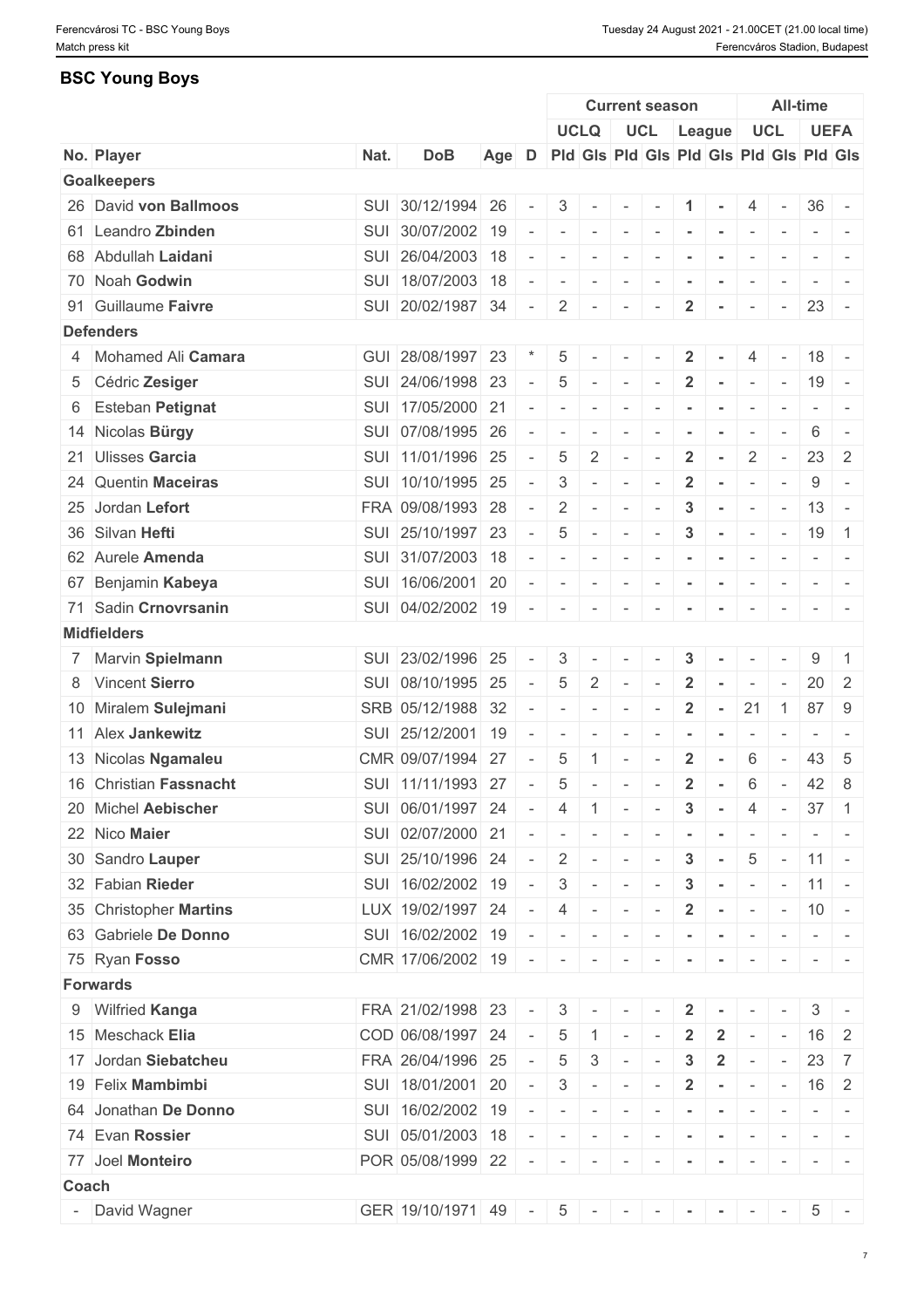# **Match officials**

| <b>Referee</b>                           | Sergei Karasev (RUS)                       |
|------------------------------------------|--------------------------------------------|
|                                          |                                            |
| <b>Assistant referees</b>                | Igor Demeshko (RUS), Maksim Gavrilin (RUS) |
| <b>Video Assistant Referee</b>           | Marco Fritz (GER)                          |
| <b>Assistant Video Assistant Referee</b> | Christian Dingert (GER)                    |
| <b>Fourth official</b>                   | Vladimir Moskalev (RUS)                    |
| <b>UEFA Delegate</b>                     | Sviatlana Hrynkevich (BLR)                 |
| <b>UEFA Referee observer</b>             | Itchko Lozev (BUL)                         |
|                                          |                                            |

# **Referee**

| Date of birth<br>Name | <b>UEFA</b><br><b>Champions</b><br><b>UEFA matches</b><br>League<br>matches |
|-----------------------|-----------------------------------------------------------------------------|
| 12/06/1979            | 91                                                                          |
| Sergei Karasev        | 27                                                                          |

**UEFA Champions League matches involving teams from the two countries involved in this match**

| <b>Date</b> | <b>Competition</b> | <b>Stage</b><br>reached | <b>Home Away</b> |                         | <b>Result</b> | Venue |
|-------------|--------------------|-------------------------|------------------|-------------------------|---------------|-------|
| 02/10/2018  | UCL                | $\cap$<br>სა            |                  | Juventus BSC Young Boys | $\sim$        | Turin |

# **Other matches involving teams from either of the two countries involved in this match**

| <b>Date</b> | <b>Competition</b> | <b>Stage</b><br>reached |                                 | <b>Home Away</b>                | <b>Result</b> | <b>Venue</b>    |
|-------------|--------------------|-------------------------|---------------------------------|---------------------------------|---------------|-----------------|
| 03/05/2010  | U19                | <b>ELITE</b>            | <b>Hungary Greece</b>           |                                 | $0 - 1$       | Tatabanya       |
| 08/05/2010  | U19                | <b>ELITE</b>            |                                 | Hungary Portugal                | $2 - 3$       | Tatabanya       |
| 03/09/2010  | U21                | QR                      |                                 | Switzerland Republic of Ireland | $1 - 0$       | Lugano          |
| 06/09/2013  | <b>WC</b>          | QR                      | Switzerland Iceland             |                                 | $4 - 4$       | Berne           |
| 29/03/2015  | <b>EURO</b>        | QR                      | Hungary Greece                  |                                 | $0-0$         | <b>Budapest</b> |
| 15/06/2016  | <b>EURO</b>        | GS-FT                   |                                 | Romania Switzerland             | $1 - 1$       | Paris           |
| 18/06/2016  | <b>EURO</b>        | GS-FT                   |                                 | Iceland Hungary                 | $1 - 1$       | Marseille       |
| 02/10/2018  | <b>UCL</b>         | <b>GS</b>               |                                 | Juventus BSC Young Boys         | $3-0$         | Turin           |
| 01/10/2020  | <b>UEL</b>         | PO                      | <b>BSC Young Boys KF Tirana</b> |                                 | $3-0$         | Berne           |
| 16/06/2021  | <b>EURO</b>        | GS-FT                   |                                 | Italy Switzerland               | $3-0$         | Rome            |
| 23/06/2021  | <b>EURO</b>        | GS-FT                   | Germany Hungary                 |                                 | $2 - 2$       | Munich          |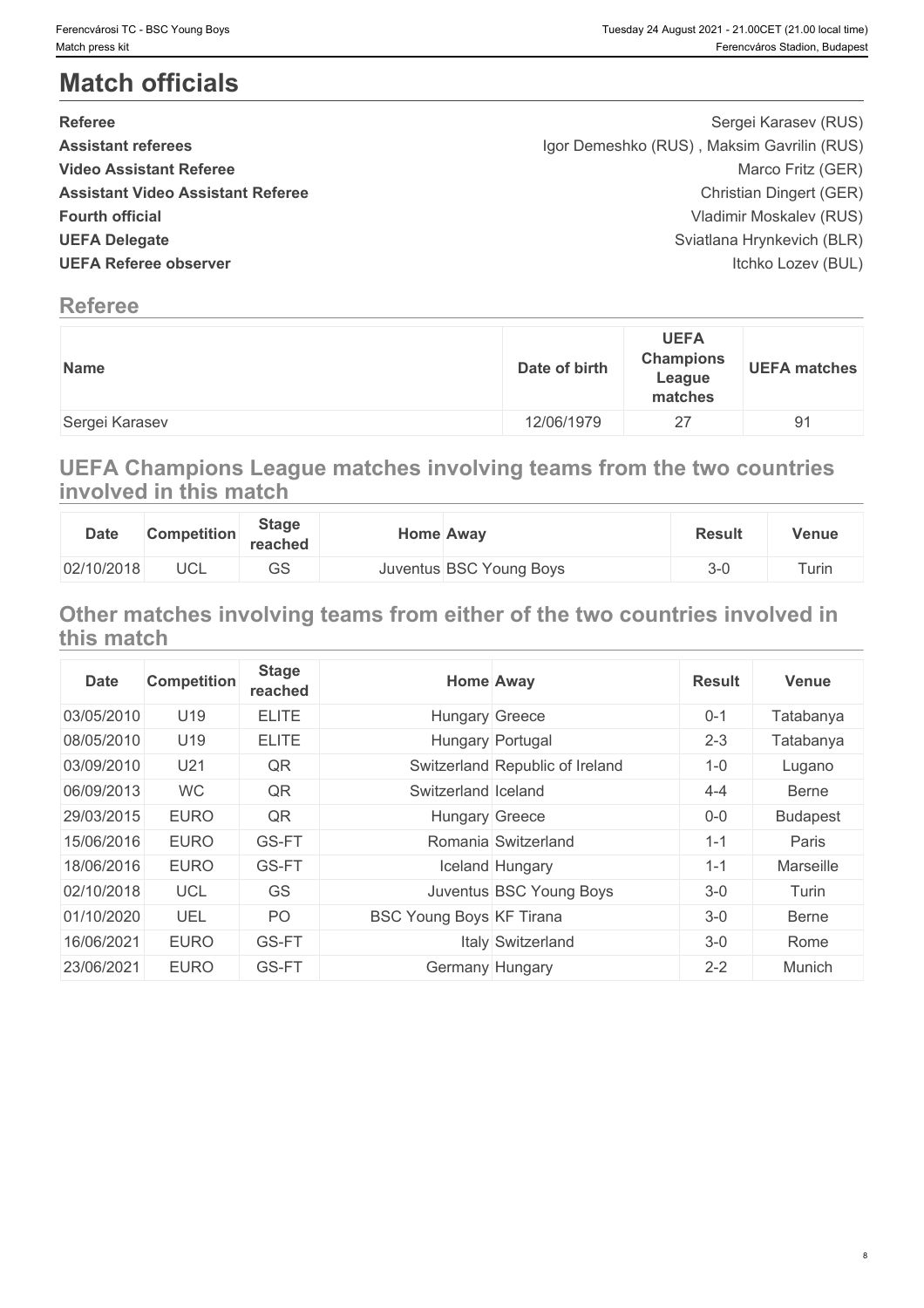# **Fixtures and results**

#### **Ferencvárosi TC**

| <b>Date</b>       | <b>Competition Opponent</b> |                           | <b>Result</b> |         | Goalscorers                                 |
|-------------------|-----------------------------|---------------------------|---------------|---------|---------------------------------------------|
| 06/07/2021 UCL    |                             | FC Prishtina (H)          | W             |         | 3-0 Tokmac Nguen 71, R. Mmaee 74, Blažič 78 |
| 13/07/2021        | UCL                         | FC Prishtina (A)          | W             |         | 3-1 Uzuni 49, 80, 86                        |
| 20/07/2021        | <b>UCL</b>                  | FK Žalgiris Vilnius (H)   | W             |         | 2-0 Uzuni 25, Tokmac Nguen 39               |
| 27/07/2021 UCL    |                             | FK Žalgiris Vilnius (A)   | W             |         | 3-1 R. Mmaee 44, 72, Mak 90+4               |
| 31/07/2021 League |                             | Kisvarda Master Good (H)  | L.            |         | 1-2 R. Mmaee 79 $(P)$                       |
| 04/08/2021 UCL    |                             | SK Slavia Praha (H)       | W             |         | 2-0 Kacharaba 44 (og), Kharatin 50 (P)      |
| 10/08/2021 UCL    |                             | SK Slavia Praha (A)       | L             | $0 - 1$ |                                             |
| 14/08/2021 League |                             | Mezőkövesd Zsóry SE (H)   | W             |         | 4-1 Boli 45+2, 90+4, Mak 45+4, Uzuni 68 (P) |
| 18/08/2021 UCL    |                             | <b>BSC Young Boys (A)</b> | L.            |         | 2-3 Boli 14, 82                             |
| 24/08/2021 UCL    |                             | BSC Young Boys (H)        |               |         |                                             |
| 28/08/2021 League |                             | Debreceni VSC (H)         |               |         |                                             |
| 11/09/2021        | League                      | Budapest Honvéd FC (A)    |               |         |                                             |
| 22/09/2021 League |                             | Fehérvár FC (A)           |               |         |                                             |
| 25/09/2021 League |                             | Újpest FC $(H)$           |               |         |                                             |
| 02/10/2021        | League                      | Paksi FC (A)              |               |         |                                             |
| 16/10/2021 League |                             | Zalaegerszegi TE (H)      |               |         |                                             |
| 24/10/2021 League |                             | MTK Budapest (H)          |               |         |                                             |
| 30/10/2021        | League                      | Gyirmót FC Győr (A)       |               |         |                                             |
| 06/11/2021 League |                             | Kisvarda Master Good (A)  |               |         |                                             |
| 20/11/2021        | League                      | Fehérvár FC (H)           |               |         |                                             |
| 27/11/2021 League |                             | Mezőkövesd Zsóry SE (A)   |               |         |                                             |
| 04/12/2021 League |                             | Puskás Akadémia FC (H)    |               |         |                                             |
| 11/12/2021        | League                      | Debreceni VSC (A)         |               |         |                                             |
| 18/12/2021 League |                             | Budapest Honvéd FC (H)    |               |         |                                             |
| 26/01/2022 League |                             | Puskás Akadémia FC (A)    |               |         |                                             |
| 29/01/2022 League |                             | Újpest FC $(A)$           |               |         |                                             |
| 05/02/2022 League |                             | Paksi FC (H)              |               |         |                                             |
| 12/02/2022 League |                             | Zalaegerszegi TE (A)      |               |         |                                             |
| 19/02/2022 League |                             | MTK Budapest (A)          |               |         |                                             |
| 26/02/2022 League |                             | Gyirmót FC Győr (H)       |               |         |                                             |
| 05/03/2022 League |                             | Kisvarda Master Good (H)  |               |         |                                             |
| 12/03/2022 League |                             | Fehérvár FC (A)           |               |         |                                             |
| 19/03/2022 League |                             | Mezőkövesd Zsóry SE (H)   |               |         |                                             |
| 02/04/2022 League |                             | Puskás Akadémia FC (A)    |               |         |                                             |
| 09/04/2022 League |                             | Debreceni VSC (H)         |               |         |                                             |
| 16/04/2022 League |                             | Budapest Honvéd FC (A)    |               |         |                                             |
| 23/04/2022 League |                             | Újpest FC $(H)$           |               |         |                                             |
| 30/04/2022 League |                             | Paksi FC (A)              |               |         |                                             |
| 04/05/2022 League |                             | Zalaegerszegi TE (H)      |               |         |                                             |
| 07/05/2022 League |                             | MTK Budapest (H)          |               |         |                                             |
| 14/05/2022 League |                             | Gyirmót FC Győr (A)       |               |         |                                             |
|                   |                             |                           |               |         |                                             |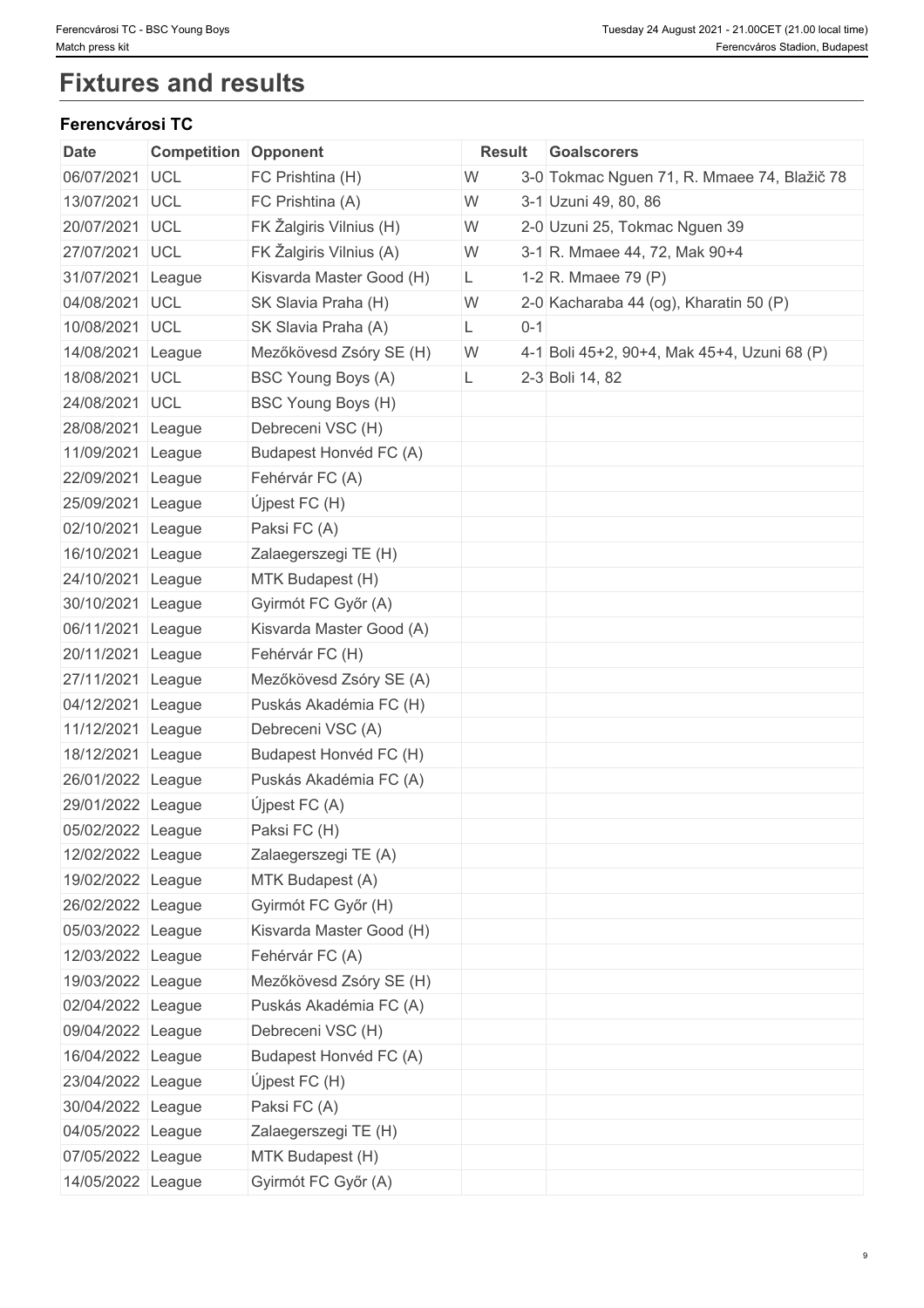| Pos. Clubs             | P W        |                                 | D              |                |                 | L GF GA Pts                |  |
|------------------------|------------|---------------------------------|----------------|----------------|-----------------|----------------------------|--|
| 1 Kisvarda Master Good | $4 \mid 3$ |                                 | $\overline{0}$ |                |                 | $5 \mid 9$                 |  |
| 2 MTK Budapest         |            | $4 \mid 2 \mid 1$               |                |                | 5               | $4 \mid 7$                 |  |
| 3 Mezőkövesd Zsóry SE  | $4 \mid 2$ |                                 |                |                |                 | $8 \mid 7$                 |  |
| 4 Puskás Akadémia FC   | $3 \mid 2$ |                                 | $\overline{0}$ |                | $6^{\circ}$     | $8 \mid 6$                 |  |
| 5 Debreceni VSC        | $4 \mid 1$ |                                 | $\mathcal{L}$  |                | $10^{-}$        | $8 \mid 5$                 |  |
| 6 Fehérvár FC          | $3 \mid 1$ |                                 | 2              | $\overline{0}$ | $\overline{4}$  | $3 \mid 5$                 |  |
| 7 Paksi FC             | $4 \mid 1$ |                                 |                |                |                 | $2 \mid 12 \mid 10 \mid 4$ |  |
| 8 Zalaegerszegi TE     | $4 \mid 1$ |                                 |                | 2 <sup>1</sup> | 6               | $8 \mid 4$                 |  |
| 9 Budapest Honvéd FC   | $4 \mid 1$ |                                 |                | 2              | $5\overline{)}$ | 7 4                        |  |
| 10 Ferencvárosi TC     | $2 \mid 1$ |                                 | $\Omega$       |                | $5^{\circ}$     | $3 \mid 3$                 |  |
| 11 Gyirmót FC Győr     |            | $4 \mid 0 \mid$                 | 3              |                | 3               | $4 \mid 3$                 |  |
| 12 Újpest FC           |            | $4 \mid 0 \mid 2 \mid 2 \mid 5$ |                |                |                 | $7 \mid 2$                 |  |

# **BSC Young Boys**

| <b>Date</b>       | <b>Competition Opponent</b> |                               | <b>Result</b> |               | Goalscorers                                    |
|-------------------|-----------------------------|-------------------------------|---------------|---------------|------------------------------------------------|
| 21/07/2021 UCL    |                             | ŠK Slovan Bratislava (A)      | D             | $0-0$         |                                                |
| 24/07/2021 League |                             | FC Luzern (A)                 | W             |               | 4-3 Elia 14, 59, Siebatcheu 68, 90+3           |
| 28/07/2021 UCL    |                             | ŠK Slovan Bratislava (H)      | W             |               | 3-2 Siebatcheu 10 (P), Garcia 24, Aebischer 49 |
| 31/07/2021 League |                             | Grasshopper Club Zürich (H) D |               | $0-0$         |                                                |
| 03/08/2021 UCL    |                             | CFR 1907 Cluj (A)             | D             |               | 1-1 Sierro 90+3                                |
| 07/08/2021 League |                             | FC Sion (A)                   | L             | $0 - 1$       |                                                |
| 10/08/2021 UCL    |                             | CFR 1907 Cluj (H)             | W             |               | 3-1 Siebatcheu 23, 42, Ngamaleu 25             |
| 14/08/2021 Cup    |                             | Littau (A)                    | W             | $4 - 1$<br>49 | Kanga 18, Sierro 42, Zesiger 48, Aebischer     |
| 18/08/2021 UCL    |                             | Ferencvárosi TC (H)           | W             |               | 3-2 Elia 16, Sierro 40, Garcia 65              |
| 24/08/2021 UCL    |                             | Ferencvárosi TC (A)           |               |               |                                                |
| 29/08/2021 League |                             | FC Basel 1893 (A)             |               |               |                                                |
| 11/09/2021 League |                             | FC Zürich (H)                 |               |               |                                                |
| 17/09/2021 Cup    |                             | Iliria (A)                    |               |               |                                                |
| 22/09/2021 League |                             | FC Lausanne-Sport (A)         |               |               |                                                |
| 25/09/2021 League |                             | FC St. Gallen (H)             |               |               |                                                |
| 03/10/2021 League |                             | Servette FC (A)               |               |               |                                                |
| 16/10/2021 League |                             | FC Luzern (H)                 |               |               |                                                |
| 23/10/2021 League |                             | FC Lausanne-Sport (H)         |               |               |                                                |
| 30/10/2021 League |                             | FC St. Gallen (A)             |               |               |                                                |
| 06/11/2021 League |                             | Grasshopper Club Zürich (A)   |               |               |                                                |
| 20/11/2021 League |                             | FC Basel 1893 (H)             |               |               |                                                |
| 27/11/2021 League |                             | FC Zürich (A)                 |               |               |                                                |
| 04/12/2021 League |                             | Servette FC (H)               |               |               |                                                |
| 11/12/2021 League |                             | FC Sion (H)                   |               |               |                                                |
| 18/12/2021 League |                             | FC Lugano (A)                 |               |               |                                                |
| 29/01/2022 League |                             | FC Lugano (H)                 |               |               |                                                |
| 05/02/2022 League |                             | FC St. Gallen (A)             |               |               |                                                |
| 12/02/2022 League |                             | FC Basel 1893 (H)             |               |               |                                                |
| 19/02/2022 League |                             | Grasshopper Club Zürich (A)   |               |               |                                                |
| 26/02/2022 League |                             | FC Sion (H)                   |               |               |                                                |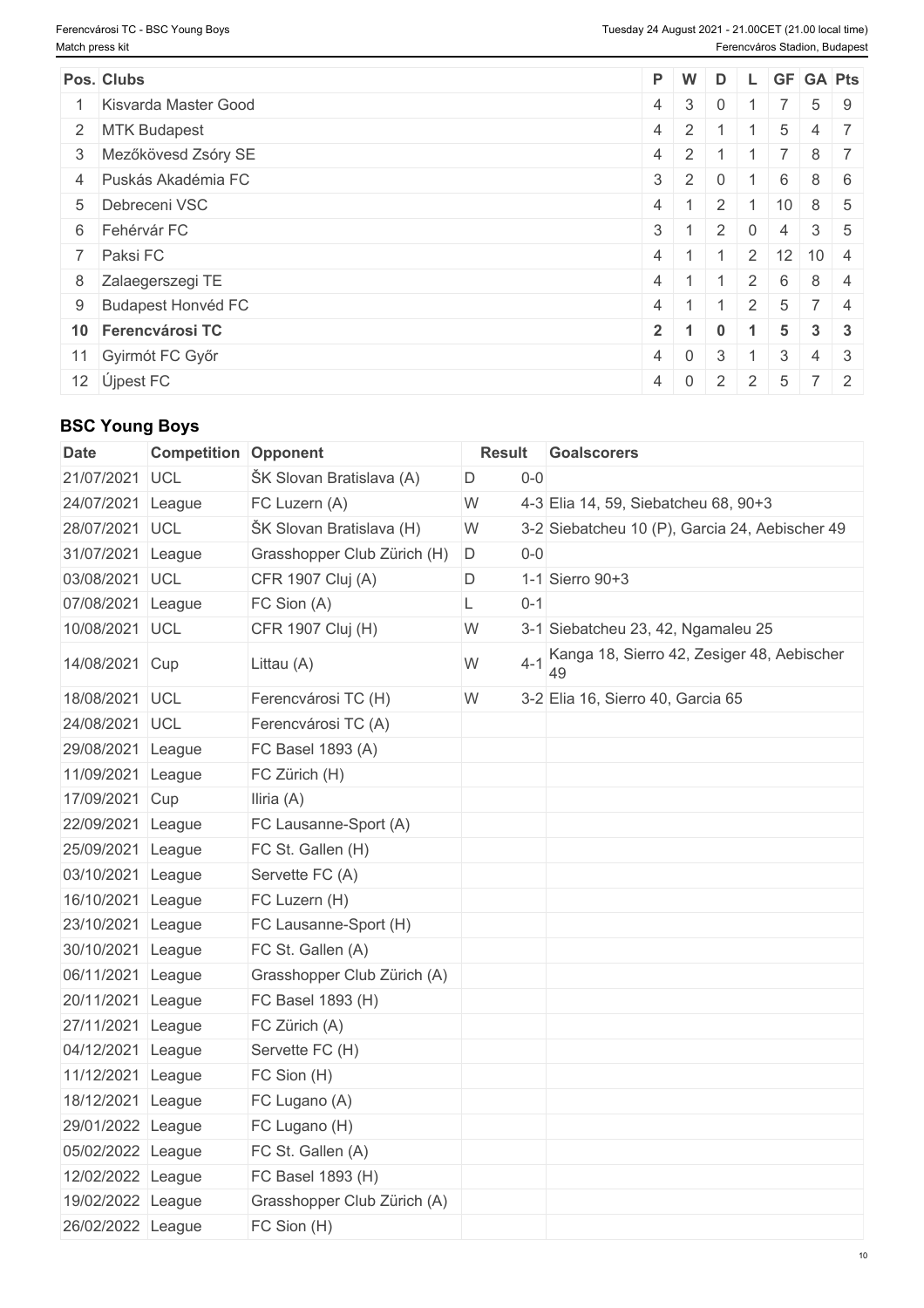## **BSC Young Boys**

| 01/03/2022 League | Servette FC (A)             |  |  |  |
|-------------------|-----------------------------|--|--|--|
| 05/03/2022 League | FC Luzern (H)               |  |  |  |
| 12/03/2022 League | FC Lausanne-Sport (A)       |  |  |  |
| 19/03/2022 League | FC Zürich (H)               |  |  |  |
| 02/04/2022 League | FC Basel 1893 (A)           |  |  |  |
| 09/04/2022 League | FC Lausanne-Sport (H)       |  |  |  |
| 16/04/2022 League | FC Zürich (A)               |  |  |  |
| 23/04/2022 League | Servette FC (H)             |  |  |  |
| 30/04/2022 League | FC Sion (A)                 |  |  |  |
| 07/05/2022 League | FC Lugano (A)               |  |  |  |
| 10/05/2022 League | FC St. Gallen (H)           |  |  |  |
| 19/05/2022 League | FC Luzern (A)               |  |  |  |
| 22/05/2022 League | Grasshopper Club Zürich (H) |  |  |  |

| Pos. Clubs                |            | P W             | D              |                |    | L GF GA Pts         |  |
|---------------------------|------------|-----------------|----------------|----------------|----|---------------------|--|
| FC Zürich                 | $4 \mid 4$ |                 | $\mathbf 0$    | $\overline{0}$ |    | $10 \mid 3 \mid 12$ |  |
| 2 FC Basel 1893           | 4 3        |                 |                | $\overline{0}$ | 15 | $4 \mid 10$         |  |
| 3 FC Lugano               |            | $3 \mid 2 \mid$ | $\overline{0}$ |                | 4  | $3 \mid 6$          |  |
| 4 Servette FC             |            | $4 \mid 2 \mid$ | $\overline{0}$ | 2 <sup>1</sup> |    | $9 \mid 6$          |  |
| 5 FC St. Gallen           | $4 \mid 1$ |                 |                |                | 6  | 6 5                 |  |
| 6 BSC Young Boys          | $3 \mid 1$ |                 |                |                |    | $4 \mid 4$          |  |
| 7 Grasshopper Club Zürich | $4 \mid 1$ |                 |                | 2              | 4  | $5 \mid 4$          |  |
| 8 FC Sion                 | 4          |                 |                | 2              | 4  | $9 \mid 4$          |  |
| 9 FC Lausanne-Sport       | 4 0        |                 |                | 3              | -5 | $10 \mid 1$         |  |
| 10 FC Luzern              | $4 \ 0$    |                 |                | 3              |    | $13 \mid 1$         |  |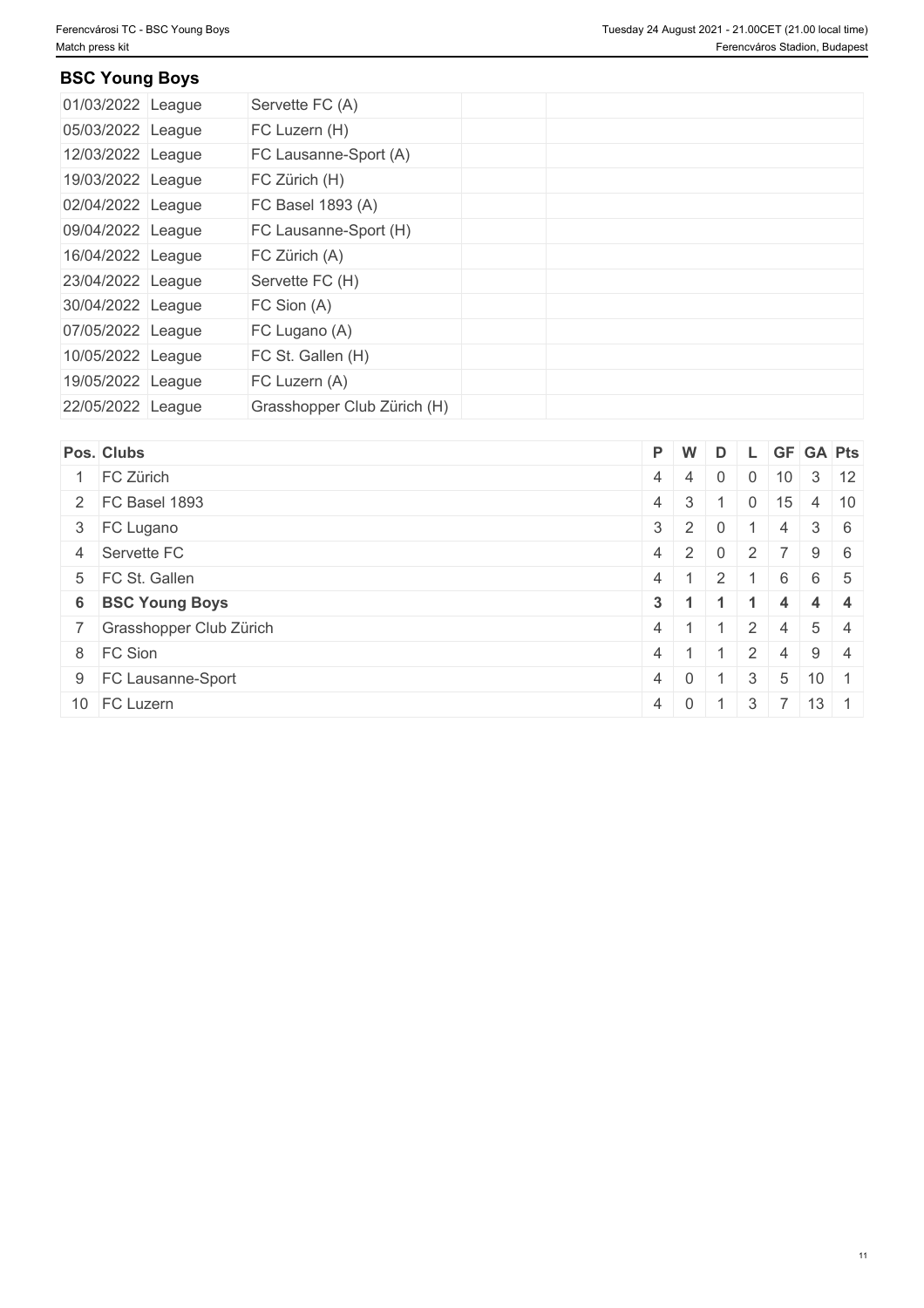# **Match-by-match lineups**

# **Ferencvárosi TC**

## **UEFA Champions League - First qualifying round**

### (06/07/2021)

**Ferencvárosi TC 3-0 FC Prishtina Goals:** 1-0 Tokmac Nguen 71, 2-0 R. Mmaee 74, 3-0 Blažič 78 **Ferencvárosi TC:** Dibusz, Tokmac Nguen, Kharatin (89 Vécsei), Ćivić, Sigér, Mak (78 Somália), Blažič, Wingo, Dvali, Boli (68 R. Mmaee), Uzuni

## (13/07/2021)

**FC Prishtina 1-3 Ferencvárosi TC** (agg: 1-6) **Goals:** 0-1 Uzuni 49, 1-1 Hoti 67, 1-2 Uzuni 80, 1-3 Uzuni 86 **Ferencvárosi TC:** Dibusz, S. Mmaee, Somália (69 Vécsei), R. Mmaee (70 Sigér), Tokmac Nguen (89 Baturina), Kharatin, Ćivić, Mak (61 Zubkov), Blažič, Wingo, Uzuni (88 Redzic)

## **Second qualifying round**

(20/07/2021)

**Ferencvárosi TC 2-0 FK Žalgiris Vilnius Goals:** 1-0 Uzuni 25, 2-0 Tokmac Nguen 39 **Ferencvárosi TC:** Dibusz, S. Mmaee, Somália, R. Mmaee (76 Boli), Tokmac Nguen (69 Zachariassen), Zubkov (69 Mak), Kharatin, Ćivić (92 Vécsei), Blažič, Wingo, Uzuni

### (27/07/2021)

**FK Žalgiris Vilnius 1-3 Ferencvárosi TC** (agg: 1-5) **Goals:** 0-1 R. Mmaee 44, 0-2 R. Mmaee 72, 1-2 Diaw 90+3, 1-3 Mak 90+4 **Ferencvárosi TC:** Dibusz, S. Mmaee, Somália (57 Sigér), R. Mmaee, Tokmac Nguen (69 Zubkov), Kharatin, Zachariassen, Blažič (76 Vécsei), Wingo, Csontos, Uzuni (76 Mak)

### **Third qualifying round**

(04/08/2021) **Ferencvárosi TC 2-0 SK Slavia Praha Goals:** 1-0 Kacharaba 44 (og) , 2-0 Kharatin 50 (P) **Ferencvárosi TC:** Dibusz, S. Mmaee, R. Mmaee (75 Lončar), Tokmac Nguen (92 Kovačević), Kharatin, Zachariassen (86 Zubkov), Ćivić (85 Botka), Blažič, Wingo, Uzuni, Laïdouni

### (10/08/2021)

**SK Slavia Praha 1-0 Ferencvárosi TC** (agg: 1-2) **Goals:** 1-0 Masopust 36 **Ferencvárosi TC:** Dibusz, S. Mmaee (46 Kovačević), Tokmac Nguen (67 R. Mmaee), Kharatin, Zachariassen (71 Somália), Ćivić, Botka (77 Zubkov), Blažič, Wingo, Uzuni, Laïdouni

# **Play-off**

(18/08/2021) **BSC Young Boys 3-2 Ferencvárosi TC Goals:** 0-1 Boli 14, 1-1 Elia 16, 2-1 Sierro 40, 3-1 Garcia 65, 3-2 Boli 82 **Ferencvárosi TC:** Dibusz, Somália, Zubkov (79 Mak), Kharatin, Kovačević, Botka (68 R. Mmaee), Blažič, Wingo, Boli, Uzuni (86 Szánthó), Laïdouni

#### (24/08/2021)

Ferencvárosi TC-BSC Young Boys

**BSC Young Boys**

### **UEFA Champions League - Second qualifying round**

(21/07/2021) **ŠK Slovan Bratislava 0-0 BSC Young Boys BSC Young Boys:** Von Ballmoos, M.A. Camara, Zesiger, Sierro, Ngamaleu (84 Spielmann), Elia, Siebatcheu,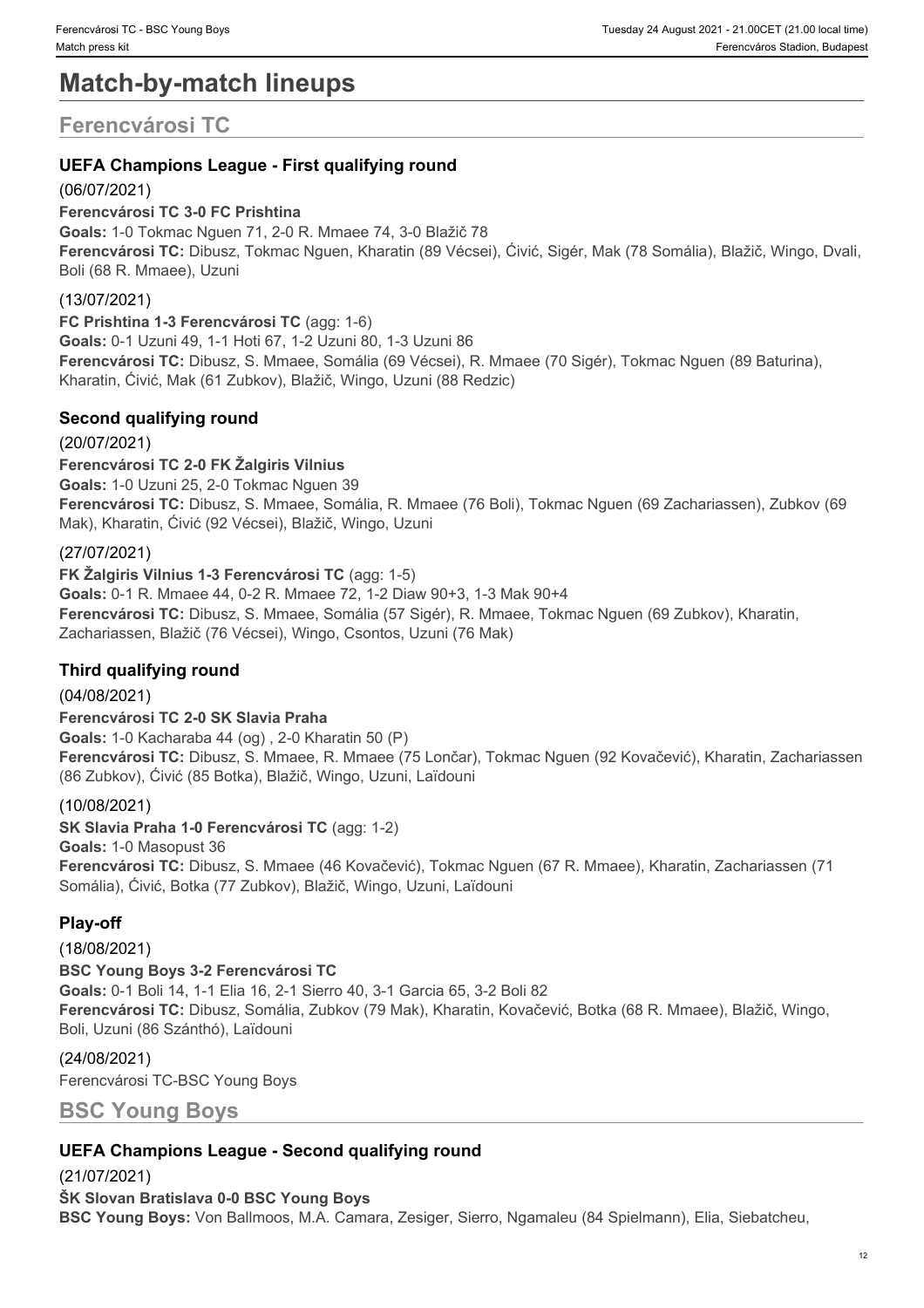Mambimbi (55 Fassnacht), Aebischer, Garcia (84 Lefort), Hefti (80 Maceiras)

#### (28/07/2021)

**BSC Young Boys 3-2 ŠK Slovan Bratislava** (agg: 3-2)

**Goals:** 1-0 Siebatcheu 10 (P) , 2-0 Garcia 24, 3-0 Aebischer 49, 3-1 Kanga 60 (og) , 3-2 Henty 62 **BSC Young Boys:** Von Ballmoos, M.A. Camara, Zesiger, Sierro (70 C. Martins), Ngamaleu (57 Spielmann), Elia (89 Lauper), Fassnacht, Siebatcheu (58 Kanga), Aebischer, Garcia, Hefti

#### **Third qualifying round**

(03/08/2021)

**CFR 1907 Cluj 1-1 BSC Young Boys Goals:** 1-0 Manea 4, 1-1 Sierro 90+3

**BSC Young Boys:** Von Ballmoos, M.A. Camara (56 Rieder), Zesiger, Ngamaleu (71 Spielmann), Elia, Fassnacht (56 Lauper), Siebatcheu, Aebischer, Garcia (71 Lefort), C. Martins (84 Sierro), Hefti

#### (10/08/2021)

**BSC Young Boys 3-1 CFR 1907 Cluj** (agg: 4-2) **Goals:** 0-1 Omrani 4, 1-1 Siebatcheu 23, 2-1 Ngamaleu 25, 3-1 Siebatcheu 42 **BSC Young Boys:** Faivre, M.A. Camara, Zesiger, Ngamaleu, Elia (82 Mambimbi), Fassnacht, Siebatcheu (87 Kanga), Aebischer (67 Rieder), Garcia, C. Martins (87 Sierro), Hefti (82 Maceiras)

#### **Play-off**

(18/08/2021)

**BSC Young Boys 3-2 Ferencvárosi TC Goals:** 0-1 Boli 14, 1-1 Elia 16, 2-1 Sierro 40, 3-1 Garcia 65, 3-2 Boli 82 **BSC Young Boys:** Faivre, M.A. Camara, Zesiger, Sierro (76 Rieder), Ngamaleu, Elia (86 Mambimbi), Fassnacht (86 Maceiras), Siebatcheu (58 Kanga), Garcia, C. Martins, Hefti

(24/08/2021) Ferencvárosi TC-BSC Young Boys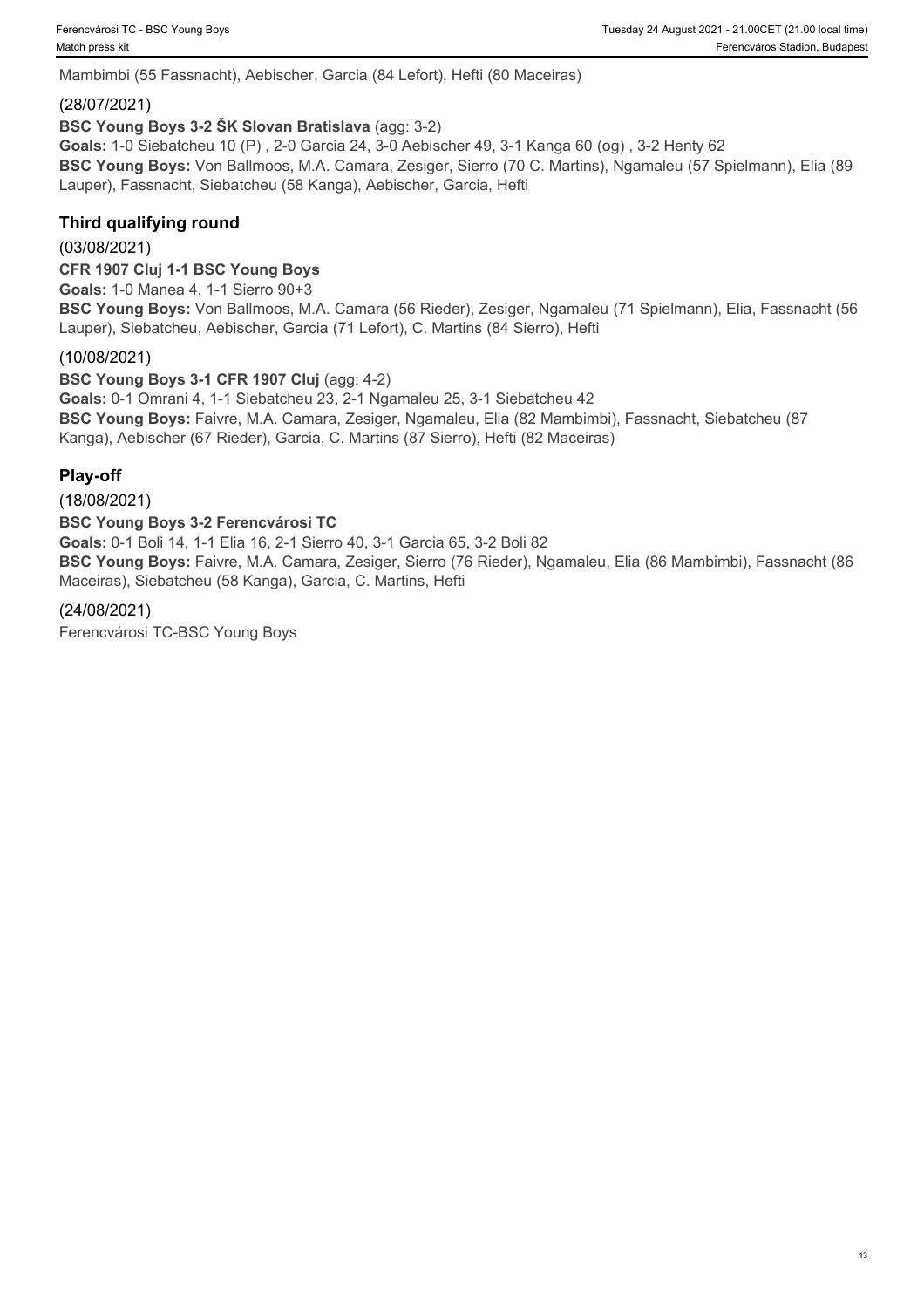# **Team facts**

**Ferencvárosi TC Formed:** 1899 **Nickname:** Fradi, Zöld Sasok (Green Eagles)

### **UEFA club competition honours (runners-up in brackets)**

• UEFA Cup Winners' Cup: (1975)

#### **Domestic honours (most recent triumph in brackets)**

League titles: 32 (2021) Hungarian Cup: 23 (2017)

### **Ten-year European record (UEFA Champions League unless indicated otherwise)**

**2020/21:** group stage

round)

**2019/2018/20: Decotor (UEFA Champions League Stage (having transferred from UEFA Champions Stage (having Termovians Stage)<br>
<b>2019/2019**<br> **2019/2019 Stage (1999)**<br> **2019/20: UEFA Cub competition honours (runners-up in brac 2018/19:** UEFA Europa League first qualifying round **2017/18:** UEFA Europa League second qualifying round **2016/17:** second qualifying round **2015/16:** UEFA Europa League second qualifying round **2014/15:** UEFA Europa League second qualifying round **2013/14:** did not take part in UEFA competition **2012/13:** did not take part in UEFA competition **2011/12:** UEFA Europa League second qualifying round

#### **Records**

#### **UEFA club competition**

• Biggest home win **9-1:** Ferencváros v Keflavík 08/09/65, European Champion Clubs' Cup preliminary round second leg

• Biggest away win **1-8:** Principat v Ferencváros 29/07/98, UEFA Cup first qualifying round second leg

• Heaviest home defeat **1-5:** Ferencváros v Ajax 27/09/95, UEFA Champions League group stage **0-4:** Ferencváros v Dinamo Zagreb 13/08/19, UEFA Champions League third qualifying round second leg

• Heaviest away defeat **6-0:** Porto v Ferencváros 20/10/95, UEFA Cup Winners' Cup second round first leg

### **UEFA Champions League (group stage to final)**

• Biggest home win N/A

• Biggest away win **0-3:** Grasshopper v Ferencváros 13/09/95, group stage

• Heaviest home defeat **1-5:** Ferencváros v Ajax (see above)

• Heaviest away defeat **6-1:** Real Madrid v Ferencváros 18/10/95, group stage

**BSC Young Boys Formed:** 1898 **Nickname:** YB, Die Gelb-Schwarzen (Yellow and Blacks)

**UEFA club competition honours (runners-up in brackets)** • None **blue** and **blue** and **blue** and **blue** and **blue** and **blue** and **blue** and **blue** and **blue** and **blue** and **blue** and **blue** and **blue** and **blue** and **blue** and **blue** and **blue** and **blue** and **blue** and **blue**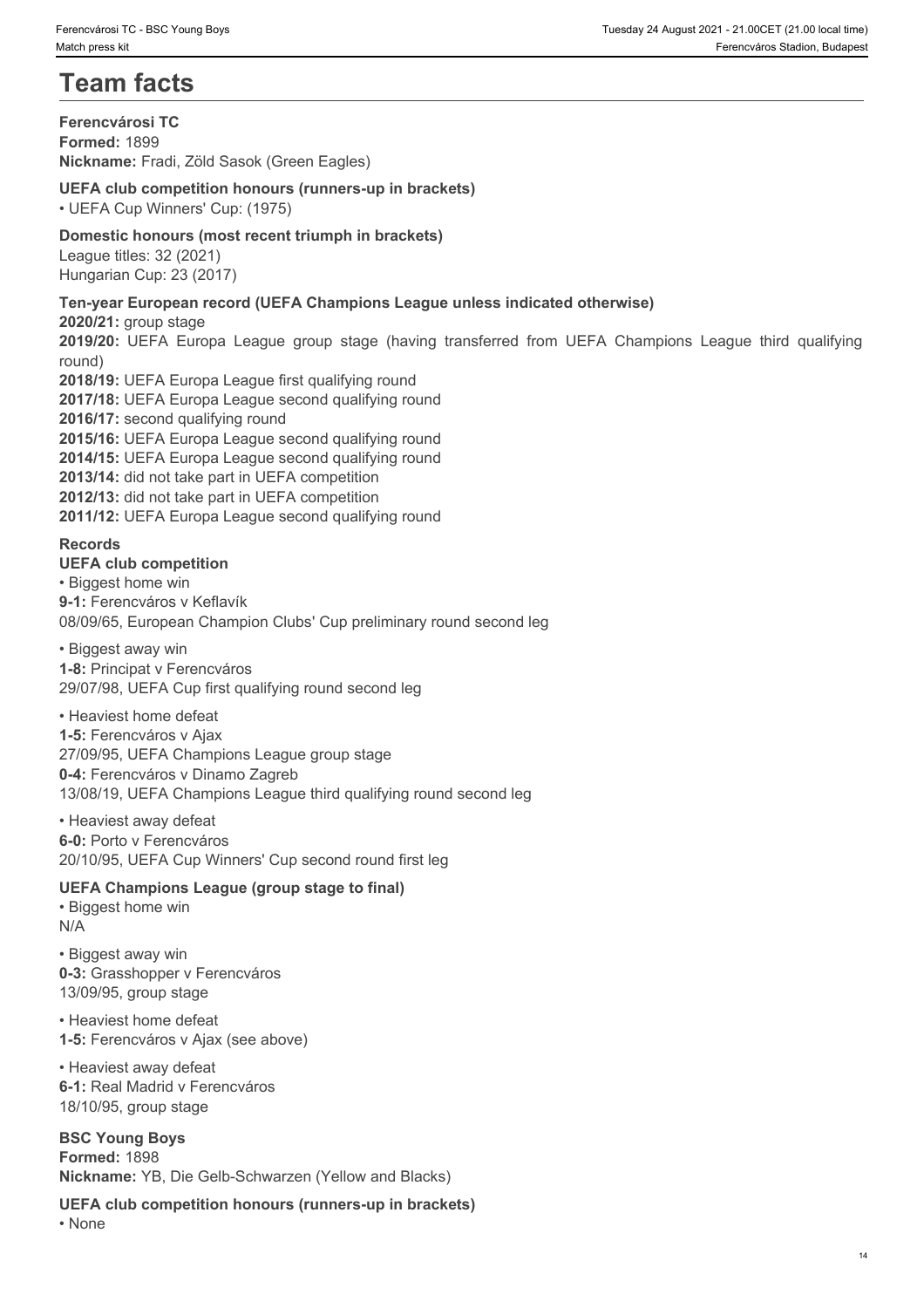#### **Domestic honours (most recent triumph in brackets)**

League title: 15 (2021) Swiss Cup: 7 (2020)

#### **Ten-year European record (UEFA Champions League unless indicated otherwise)**

**2020/21:** UEFA Europa League round of 16 (having transferred from UEFA Champions League third qualifying round) **2019/20:** UEFA Europa League group stage (having transferred from UEFA Champions League play-offs) **2018/19:** group stage **2017/18:** UEFA Europa League group stage (having transferred from UEFA Champions League play-offs) **2016/17:** UEFA Europa League group stage (having transferred from UEFA Champions League play-offs) **2015/16:** UEFA Europa League play-offs (having transferred from UEFA Champions League third qualifying round) **2014/15:** UEFA Europa League round of 32 **2013/14:** did not take part in UEFA club competition **2012/13:** UEFA Europa League group stage **2011/12:** UEFA Europa League play-offs

#### **Records**

#### **UEFA club competition**

• Biggest home win **5-0:** Young Boys v Slovan Bratislava 18/09/14, UEFA Europa League group stage

• Biggest away win **0-5:** Limerick v Young Boys 31/08/60, European Champion Clubs' Cup preliminary round

• Heaviest home defeat **0-5:** Young Boys v Hamburg 02/11/60, European Champion Clubs' Cup first round first leg

• Heaviest away defeat **6-0:** Steaua Bucureşti v Young Boys 03/10/79, UEFA Cup Winners' Cup first round second leg

#### **UEFA Champions League (group stage to final)**

• Biggest home win **2-1:** Young Boys v Juventus 12/12/18, group stage

• Biggest away win N/A

• Heaviest home defeat **0-3:** Young Boys v Manchester United 19/09/18, group stage

• Heaviest away defeat **3-0:** Juventus v Young Boys 02/10/18, group stage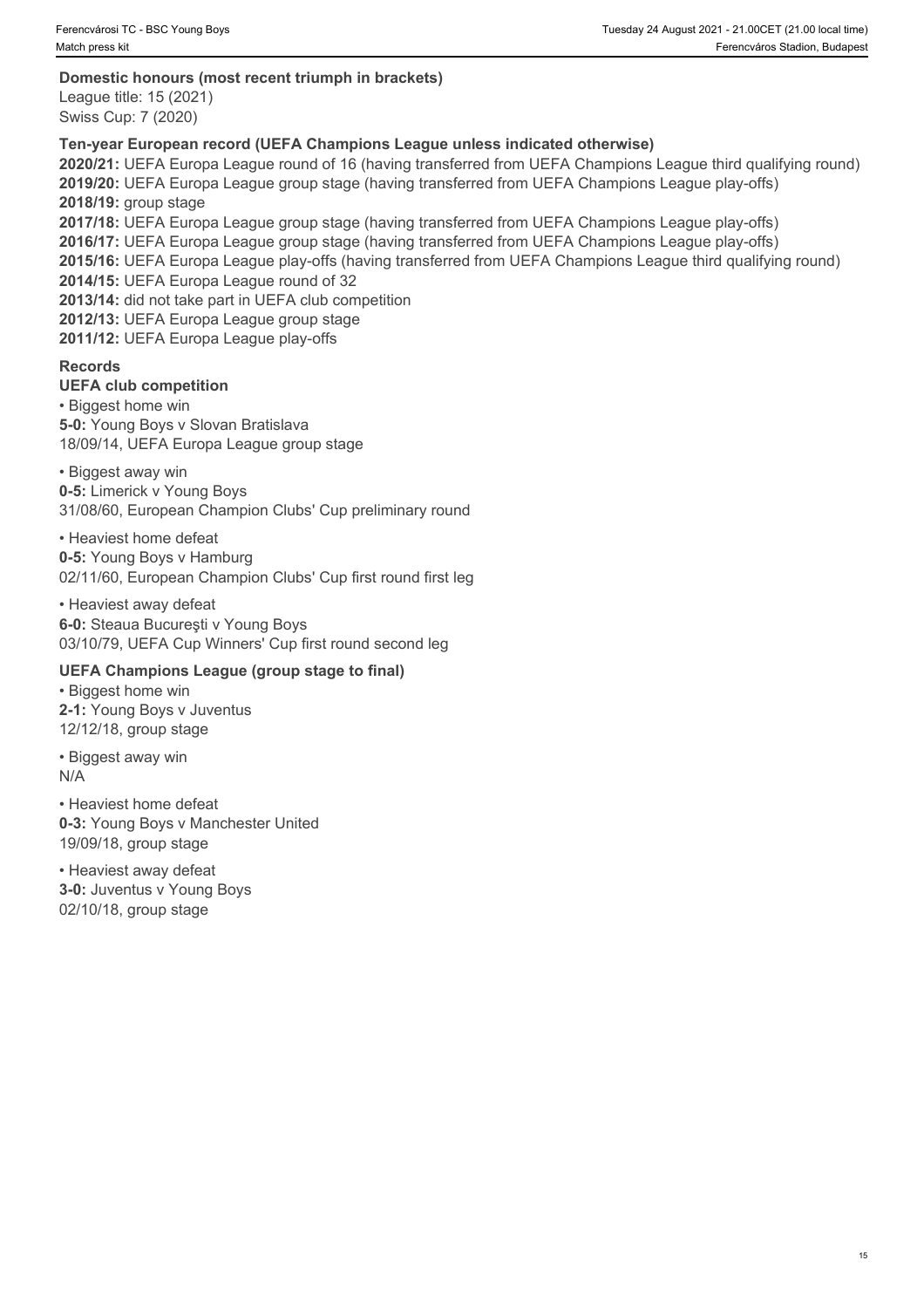# **Legend**

#### **ALL-TIME STATISTICS**

The all-time record of the competing clubs in UEFA club competition.

**UEFA club competition:** These are the official statistics considered valid for communicating official records in UEFA club competition defined as European Champion Clubs' Cup, UEFA Champions League, UEFA Europa League, UEFA Cup Winner's Cup UEFA Super Cup, UEFA Intertoto Cup and European/South American Cup. Matches in the Inter-Cities Fairs Cup and the 1972 Super Cup are not included as they were not held under UEFA auspices, while the FIFA Club World Cup is excluded.

#### **Match officials**

**UCL:** Total matches officiated in the UEFA Champions League from 1992/93 season, group stage to final only. Matches where the official has acted as the fourth official are not included in these statistics. These are the official statistics considered valid for communicating official records.

**UEFA:** Total matches officiated in UEFA club competition including all qualifying round matches. Matches where the official has acted as the fourth official are not included in these statistics. These are the official statistics considered valid for communicating official records.

# **Competitions**

# **Statistics**

**-**: Denotes player substituted **+**: Denotes player introduced

**\***: Denotes player sent off **+/-**: Denotes player introduced and substituted